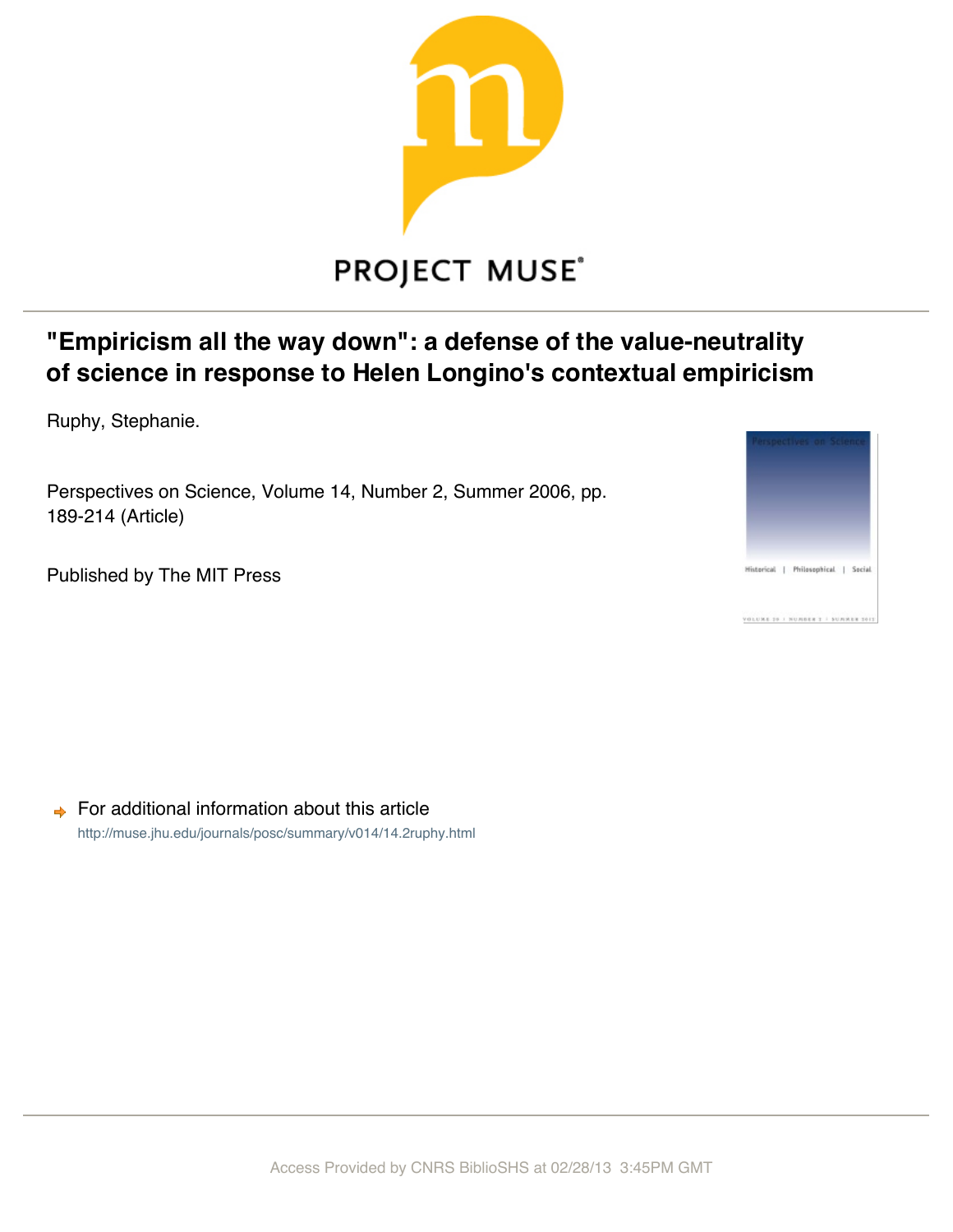"Empiricism all the way down": a defense of the value-neutrality of science in response to Helen Longino's contextual empiricism

**Stéphanie Ruphy** *Université de Provence*

*A central claim of Longino's contextual empiricism is that scientific inquiry, even when "properly conducted", lacks the capacity to screen out the influence of contextual values on its results. I'll show ªrst that Longino's attack against the epistemic integrity of science suffers from fatal empirical weaknesses. Second I'll explain why Longino's practical proposition for suppressing biases in science, drawn from her contextual empiricism, is too demanding and, therefore, unable to serve its purpose. Finally, drawing on Bourdieu's* sociological analysis of scientific communities, I'll sketch an alternative view of scientific practice reconciling a thoroughly social view of science (such as *Longino's) with a defense of its epistemic integrity.*

## **Introduction**

Objectivity, in the sense of value-neutrality, is commonly taken as the hallmark of scientific knowledge. But this claim to objectivity has been recently under great stress. Numerous historical and sociological studies focusing on fine-grained details of scientific practice have drawn a portrait of science quite different from the smooth image of an enterprise largely immune to the specificities of its historical and social context. "Contextualize!" has become the new motto.

"Contextual" (i.e. external, non-"truth-seeking") values may shape scientific knowledge to the extent that they play a role in the definition of research programs, in the choice of questions deemed scientifically inter-

I would like to thank two anonymous referees for helpful comments on an earlier draft of this paper.

Perspectives on Science 2006, vol. 14, no. 2 ©2006 by The Massachusetts Institute of Technology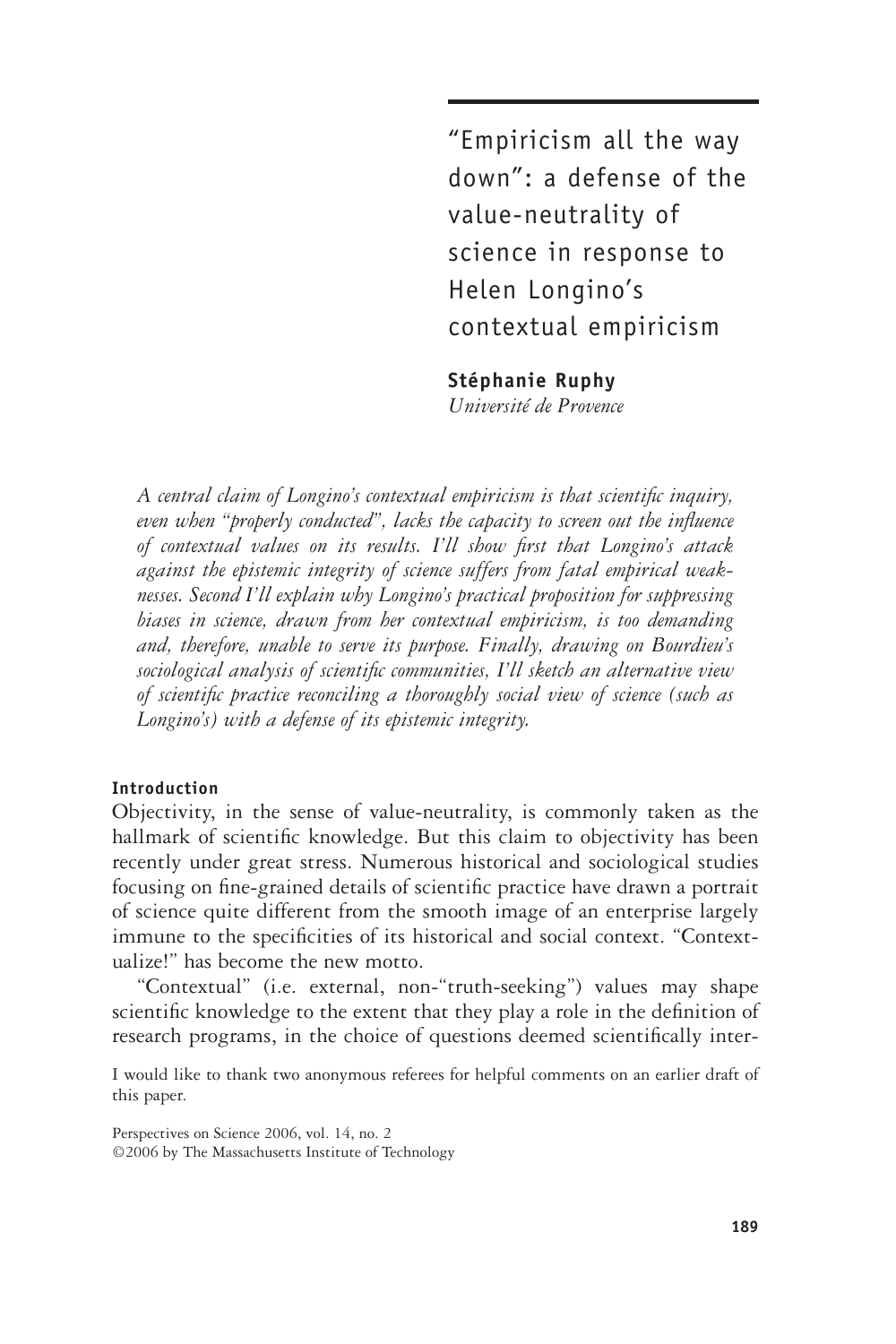esting, in the way scientific results might be applied, etc. This contextualization of the *goals* of science does not in itself threaten objectivity.<sup>1</sup> More epistemologically challenging is the distinct charge that the very *content* of scientific knowledge is shaped by contextual values. What is at stake here is the epistemic integrity of science, that is to say, its capacity to screen out the influence of contextual values on its content. A radical version of the attack against epistemic integrity contends that rules of "good" scientific practice, even when properly applied, fail to do so. Otherwise put, cases of scientific research producing non value-neutral results cannot always be seen as (unfortunate) departures from properly conducted science: non value-neutral science may sometimes qualify as "good" science, hence the alleged loss of epistemic integrity.

I will focus in this paper on one of the most influential and worked-out versions of these 'radical content' critiques, to wit, Helen Longino's "contextual empiricism" (Longino 1990, 2002). The reason for this choice is twofold. First, Longino's contextualizing approach fits squarely into the empiricist tradition, thereby making her critique an "insider" critique more challenging for proponents of epistemic integrity: " [ ...] observational and experimental data, writes Longino, constitute the least defeasible grounds of theory assessment". (1996, p. 39) Second, not only Longino provides a *precise* mechanism by which the influence of contextual values is supposed to operate, but she draws from it important political conclusions by attending to how science should be organized, given the impassable influence of contextual values on its very content, to maximize epistemic success and minimize biases. For anyone concerned with issues of value-neutrality and epistemic integrity in science, Longino's thesis is thus challenging on both epistemological and practical grounds.

My discussion of Longino's contextual empiricism will be both critical and sympathetic. The critical part of it will operate at two different levels. I will first argue that even if Longino is right to claim that non valueneutral science may sometimes qualify as "good" science, this is not sufficient to dismiss the epistemic integrity of science, given the ambiguity of the notion of "good" science. Second I'll explain why Longino's practical proposition for suppressing biases is too demanding and why there are serious grounds to be skeptical about its ability to serve its purpose. Finally,—and this is the sympathetic part of my discussion—I'll suggest an alternative way of keeping biases at bay in science that incorporates some of Longino's important insights.

1. See for instance Kitcher 2001, chap. 6 on how scientific significance may depend on contextual values.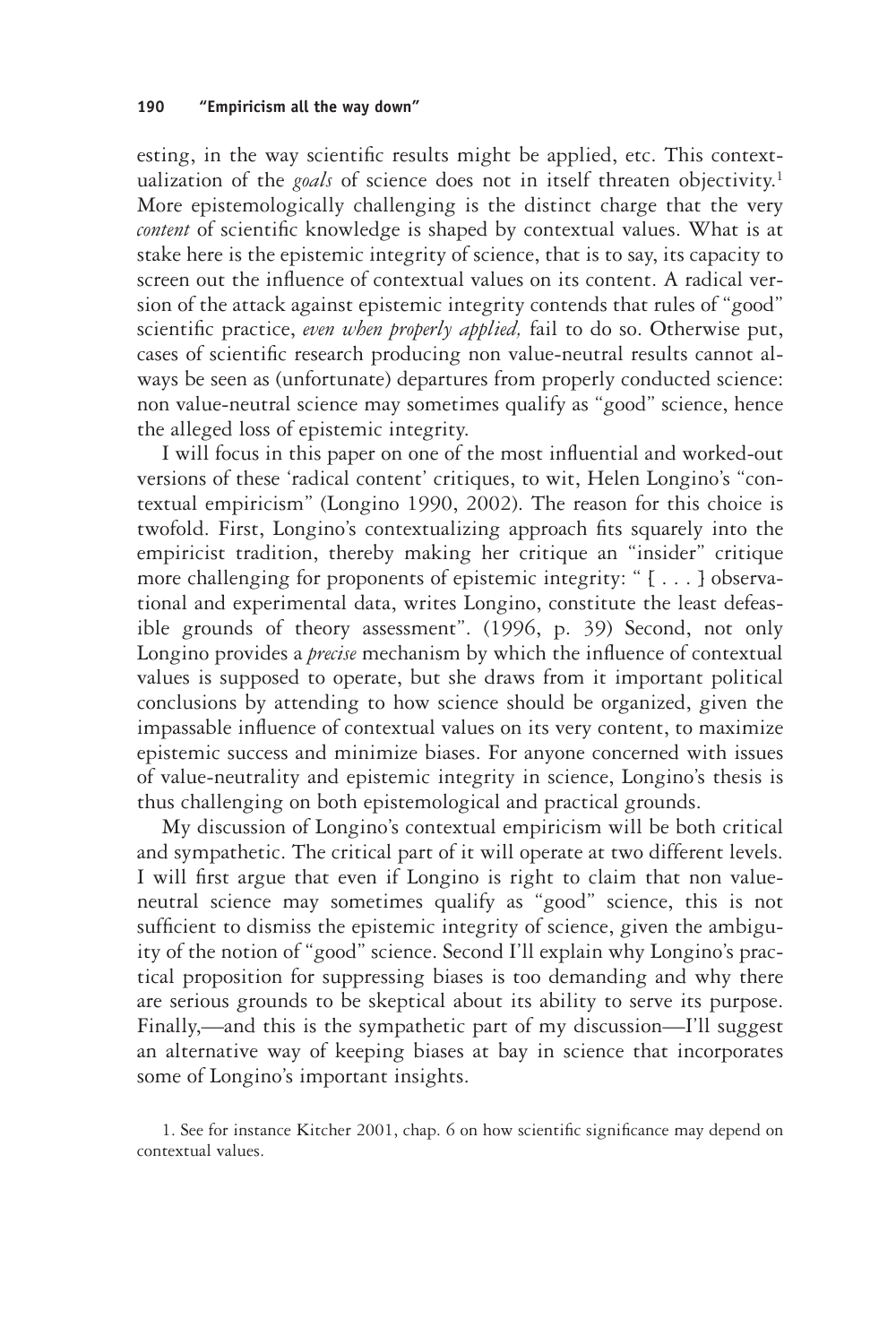#### **Longino's contextual empiricism**

According to Longino, what is not immune to contextual values is the *acceptance and justification* of scientific hypotheses. More precisely, Longino argues that "there are standards of rational acceptability that are independent of particular interests and values but that satisfaction of these standards by a theory or hypothesis does not guarantee that the theory or hypothesis in question is value- or interest- free." (1990, p. 12) How could that be? The punch line in Longino's answer is that evidential relevance of data depends on background assumptions or beliefs. By background assumptions or beliefs, Longino means "beliefs in light of which one takes some *x* to be evidence for some *h* and to which one would appeal in defending the claim that *x* is evidence for *h*". (1990, p. 44) These beliefs are not general principles of inference but contextually located assumptions that play the role of "enabling conditions of the reasoning process in much the same way that environmental and other conditions enable the occurrence of causal interactions". (1996, p. 44) Complex examples of the influence of background assumptions in the choice between competing hypotheses are presented in a detailed analysis of several models on the biological bases of sex difference in temperament, behavior and cognition. (Longino 1990, chapters 6 and 7 ; these examples will be discussed in detail in the next section) All cases are supposed to illustrate the fact that "no purely formal relations can be established between [data and hypotheses]. Evidential relevance of data is secured instead by background assumptions, with the consequence that the same data can in different contexts serve as evidence for different hypotheses". (1996, p. 39) The mediating role of background assumptions is thus what opens up space for the influence of contextual values in theory choice: "background assumptions are the vehicles by which social values and ideology are expressed in inquiry and become subtly inscribed in theories, hypotheses, and models defining research programs." (1992, p. 204) Note that this mechanism is not the only way by which contextual values may shape scientific knowledge. Longino lists four other ways, involving 'practices', 'questions', 'data' and 'global assumptions'. (1990, p. 86) But as regards the issue of epistemic integrity, the mediating role of background assumptions is the most challenging and the only one directly relevant.2

It is important to note that the charge is essentially about the *theoretical*

<sup>2.</sup> I leave aside for the moment another, indirect way by which contextual values may shape scientific knowledge, to wit, the fact that traditional epistemic values such as empirical adequacy, consistency, breadth of scope, etc., may have political valence. This point will be discussed at length in the last section of this paper.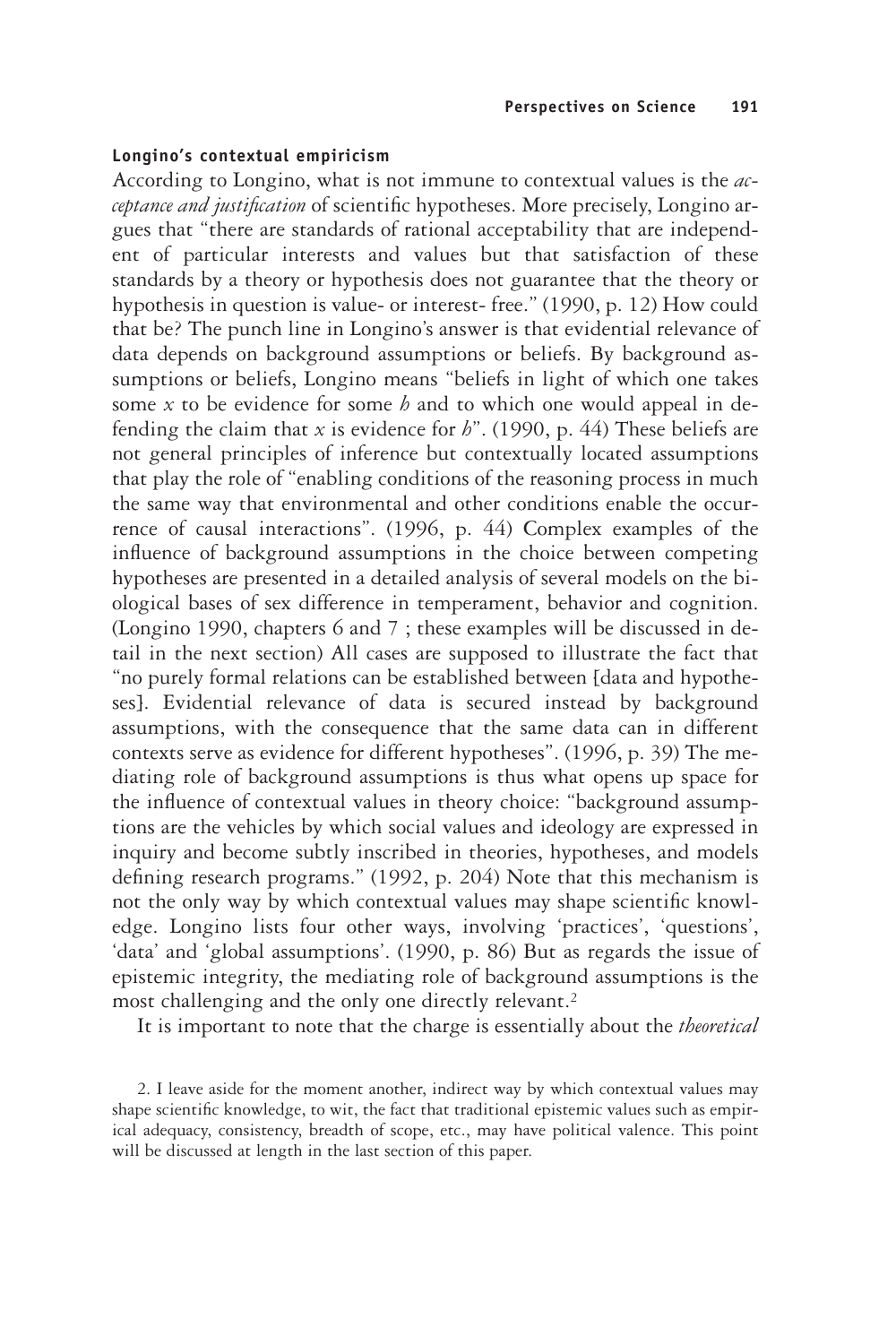*impossibility* of value-neutral results. It is not only about what doesn't happen *in practice* in science, it is about what cannot happen even *in principle,* in ideal cases of properly conducted research. Proponents of the epistemic integrity of science may grant that perfectly value-neutral results are never or very rarely obtained in the actual development of science, for all that, value-neutrality remains the aim, and the way to reach this aim would be to stick as much as possible to canons of scientific research whose sources are exclusively epistemic values (i.e. "truth-seeking" or, in Longino's terminology, "constitutive" values). This normative stance is usually the one endorsed by practicing scientists. The normative stance adopted by 'radical content' critics such as Longino differs as regards both the aim of scientific inquiry and the way to achieve this aim.

Satisfaction of traditional epistemic values and, of course, elimination of biased research are still on the agenda, but value-neutral research is not any more. Why? Because *aiming* at value-neutral research by sticking to traditional methodologies is not for Longino the most efficient way of increasing empirical success, nor is it the most efficient way to get rid of biased inquiries. Recall Longino's essential claim that background assumptions play a role in evidential relations, thereby making the acceptance and justification of scientific hypotheses not immune to contextual values. For Longino the efficiency of any remedy against biased research hinges on this insight: "good" science does not imply value-neutral science. Cases of biased research may qualify as "good" science. At first sight, this considerably complicates the task of getting rid of them. If simple dismissal as "bad" science is of no avail, what should be done?

Longino's answer is mainly built on her analysis of the role of background assumptions in evidential relations. In a nutshell, since background assumptions are what permit the expression of ideologies in scientific inquiry, they should be subjected to appropriate criticism. This criticism can only operate at the level of a community. As we shall see later in this paper in more detail, a crucial point is that Longino allows for the expression of political interests in what counts as "appropriate" criticism of background assumptions. But let us first see if acknowledging the existence of "good", non value-neutral results leads to the abandonment of the epistemic integrity of science.

#### **What is "good" science?**

To back up her contention that biased research may qualify as "good" science, Longino gives us a detailed analysis of several cases of research on sex differences in behavior, temperament, cognition and evolution. To count as an effective support of her contention, these examples must meet two obvious conditions: i/ the content of the results of the inquiry must indeed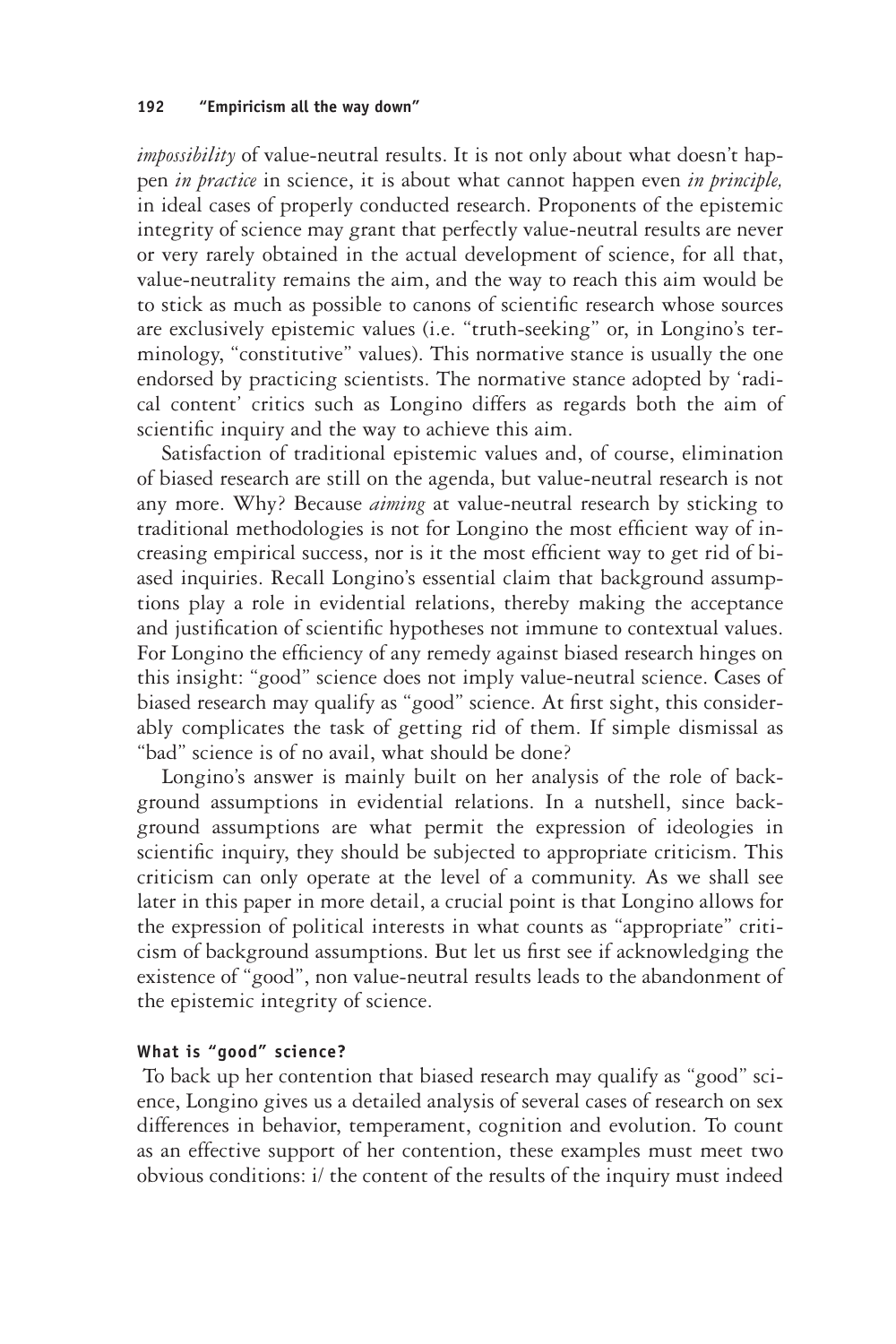be shaped by contextual values (in the examples discussed by Longino these values are mainly sexist ideologies) and, ii/ such inquiries must nevertheless meet the criteria of "good" science. The first condition is hardly problematic and the case studies analyzed by Longino meet it quite convincingly. The second condition is much more challenging and complex, for the notion of "good" science—as attested by the widespread use of commas in the expression—is thoroughly an ambiguous one. Let us spell out why by focusing first on one of Longino's key examples of research on sex differences.

The example belongs to the field of study of human evolution. I chose it since its relative simplicity most clearly puts to the fore the ambiguity of the notion of "good" science. To put it briefly, the scientific issue at stake is to come up with an account of how anatomical and behavioral development contributed to the emergence of the human species by the process of natural selection. Two accounts compete, reflecting two very different assessments on the relative contributions of males and females to the evolution of human species. Not surprisingly, in the androcentric "manthe-hunter" account, the changing behavior of males is the key factor, whereas in the gynecentric "women-the-gatherer" account, the changing behavior of females plays a crucial role.<sup>3</sup> Both accounts claim evidential support from fossil records, but from a close and critical look at these evidential supports, Longino concludes that: "none of the admissible data [...] provides any sort of decisive or even unequivocal evidence for or against either of the two accounts." (1990, p. 109) Why is that so? Because "how the data are read depends on whether one is working within the framework of man-the-hunter or woman-the-gatherer." (1990, p. 109) Her complete diagnosis is the following: "Each perspective assumes the centrality of one sex's changing behavior (or "adaptative strategies") to the evolution of the entire species. Neither assumption is apparent from the fossil record or dictated by principles of evolutionary theory. Each is an example of a contextually driven background assumption facilitating inferences from data to hypotheses." (1990, p. 107)

The punchline in Longino's argument is thus to say that satisfaction of the criterion of empirical adequacy involves empirically unwarranted, contextually driven background assumptions. In other words, contextual values are what enable a verdict based on constitutive values to be reached. Hence the possibility of "good", non value-neutral results: the "man-thehunter" account did fit the data, had explanatory power, etc., thereby qualifying as "good" science, but since its evidential support relies upon

<sup>3.</sup> For more details and scientific references, see Longino 1990, pp. 106–107 and Tuana 1995, pp. 453–457.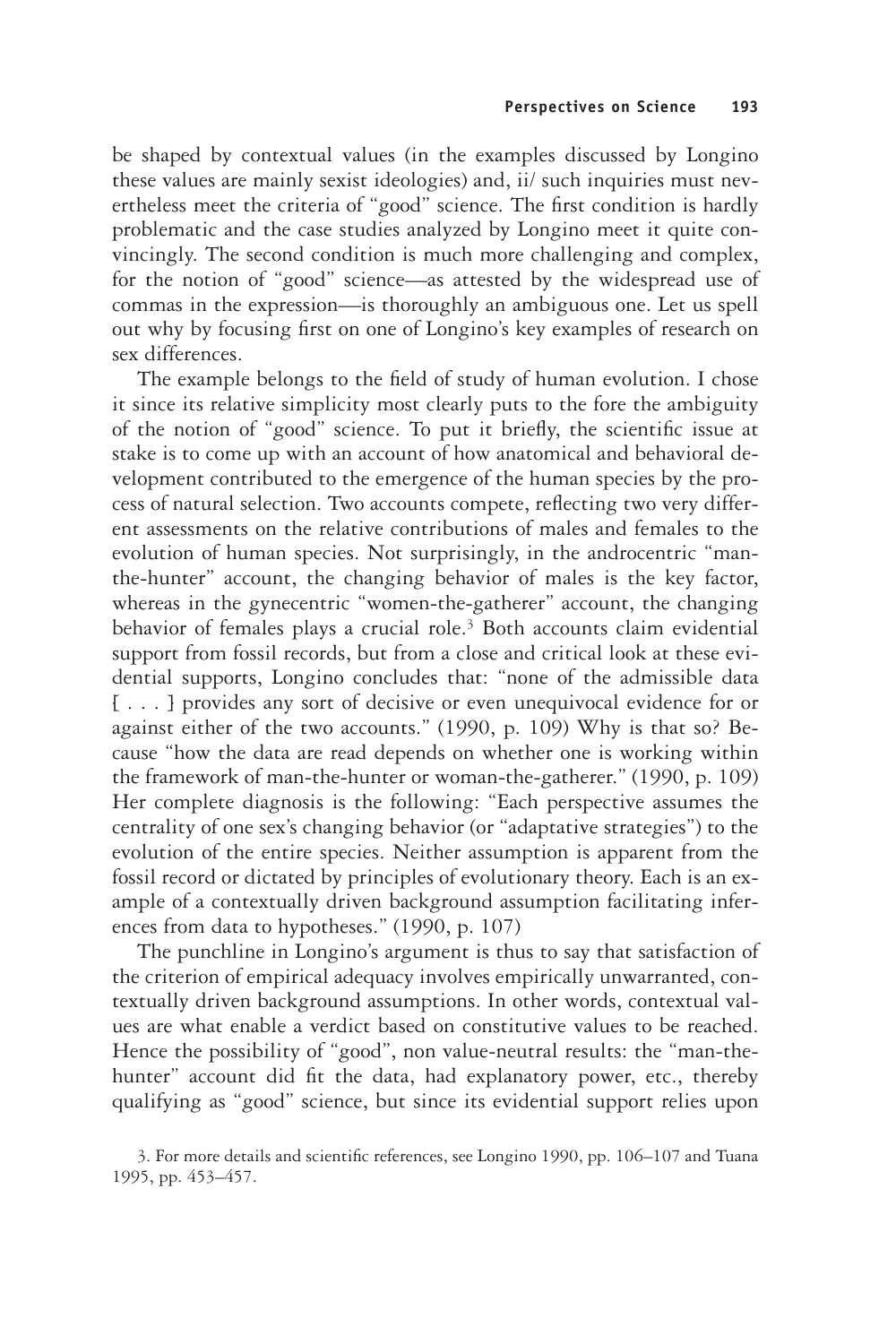male-centered background assumptions, its value-neutrality is not guaranteed by its status of "good" science. Longino's analysis shows that "good" science is indeed an ambiguous notion, having both an epistemological and a social dimension, since what counts as sufficient epistemic warrant for a community actually depends on value-laden background assumptions (often implicitly) adopted by the community.

The key issue now is whether or not the relinquishment of epistemic integrity follows from this diagnosis. I will argue it does not. Recall that the epistemic integrity of science consists in its capacity to screen out the influence of contextual values on its content. Does the existence of "good", non value-neutral science is sufficient to deny this capacity? In fact, Longino has only established the *weaker* claim that satisfaction by an hypothesis of constitutive values such as empirical adequacy does not always guarantee its value-neutrality. But what she needs to establish to deny epistemic integrity is the *stronger* claim that background assumptions cannot be critically assessed *on constitutive grounds.*<sup>4</sup> Let us see if the examples provided by Longino succeed in backing up this stronger claim.

Consider first the fact that day and night alternate. In itself, Longino argues, this observation does not count as evidence for any definite hypothesis about the motions of the sun and the earth (1990, p. 45). Evidential relevance of this observational fact depends on which of the two theoretical frameworks, the heliostatic or the geostatic, is considered. In the heliostatic framework, it counts as evidence for the hypothesis that the earth is spinning around its axis at a steady state. In the geostatic framework, it does not. On the contrary, it corroborates another hypothesis, to wit, the hypothesis of the motion of the sun around the earth at a steady state. So far so good. But the background assumptions involved here—the heliocentric and the geocentric hypotheses—are factual claims, and as such, they are open to assessment on empirical grounds. And indeed, the phenomenon of stellar parallax for instance was supposed to provide such grounds: the failure to observe it in the XVIIe century was taken as evidence for the geocentric hypothesis. But Longino would reply that evidential support for background assumptions, when available, relies upon further background assumptions. In her example just discussed, the evidential support in favor of the geocentric assumption provided by stellar parallax depended on another background assumption, to wit, the estimation of the distance of the stars (as it turned out, this estimation was later

4. Note that Longino also calls for criticism of background assumptions. As we shall see in the last sections of this paper, such criticism is at the center of the normative picture of scientific communities she proposes to get rid of biased research. But what matters here is to show that Longino's examples of biased research can be dismissed *on constitutive grounds,* once the evidential role of background assumptions has been put to the fore.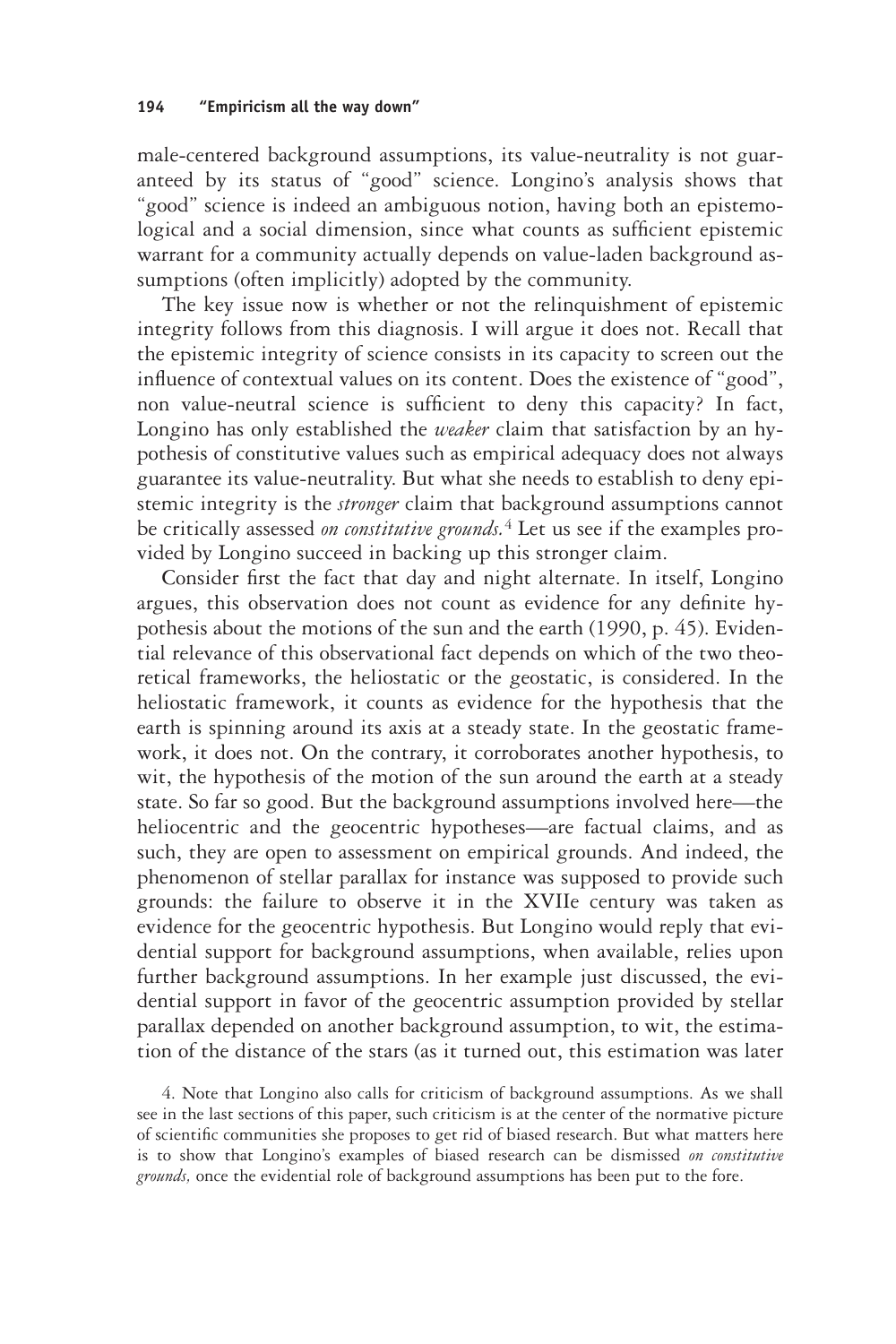revised, so that the failure to observe parallax—given the resolution of the telescopes at that time—could no longer provide evidential support for the geocentric hypothesis). But what are the lessons we should draw from this threat of "infinite regress" when assessing background assumptions? How does it affect the capacity of science to screen out the influence of contextual values?

One can argue first that this threat is merely a purely theoretical threat, largely irrelevant to the *actual* settlement of scientific debates. What are the *actual* cases in the development of science showing that the dependence of evidential support on background assumptions makes the resolution of a controversy on constitutive grounds impossible? Historical cases such as the one just discussed won't do the job: estimations of stellar distances did rely upon further background assumptions (calibrations of astronomical distances are never definitive), but the fact is that this dependence did not prevent the debate on the motion of the Earth to be eventually settled in favor of the heliocentric hypothesis (background assumptions could be assessed independently of the hypotheses at stake; other independent evidential support for these hypotheses was provided). And I am at loss to see how one could contend that it has not been so on constitutive grounds only. More generally, one can argue that the evidential role of background assumptions in the confrontation between data and hypotheses does not in itself entail the impossibility of screening out contextual values, since background assumptions may themselves be open to independent assessment on constitutive grounds (further illustrations and justification of this point are given in the next sections).<sup>5</sup>

At that point Longino may reply that this line of defense of epistemic integrity is tenable only for background assumptions for which empirical evidence is available, that is, background assumptions resting on factual claims. But what about background assumptions that do not rely on such claims? The assumption of the centrality of male's behavior in the "manthe-hunter" account is a case at hand. My rejoinder is the following: Longino may be right to contend that no direct empirical evidence is available for it (1990, p. 111). But my point is that we do not need *direct* evidence in favor or against background assumptions to make a case for

5. And once again, the fact that this independent assessment may involve further background assumptions does not entail that contextual values necessarily step in; it only entails that the process of evidential assessment is, in principle, an open-ended game. Actually we know that at least since Duhem's insight on the role of auxiliary hypotheses in confrontation between theory and observation ([1906], 1954). To defend the capacity of science to screen out the influence of contextual values in evidential assessment is thus not tantamount to defend the goal of *definitive* evidential assessment (epistemic integrity and underdetermination are not incompatible).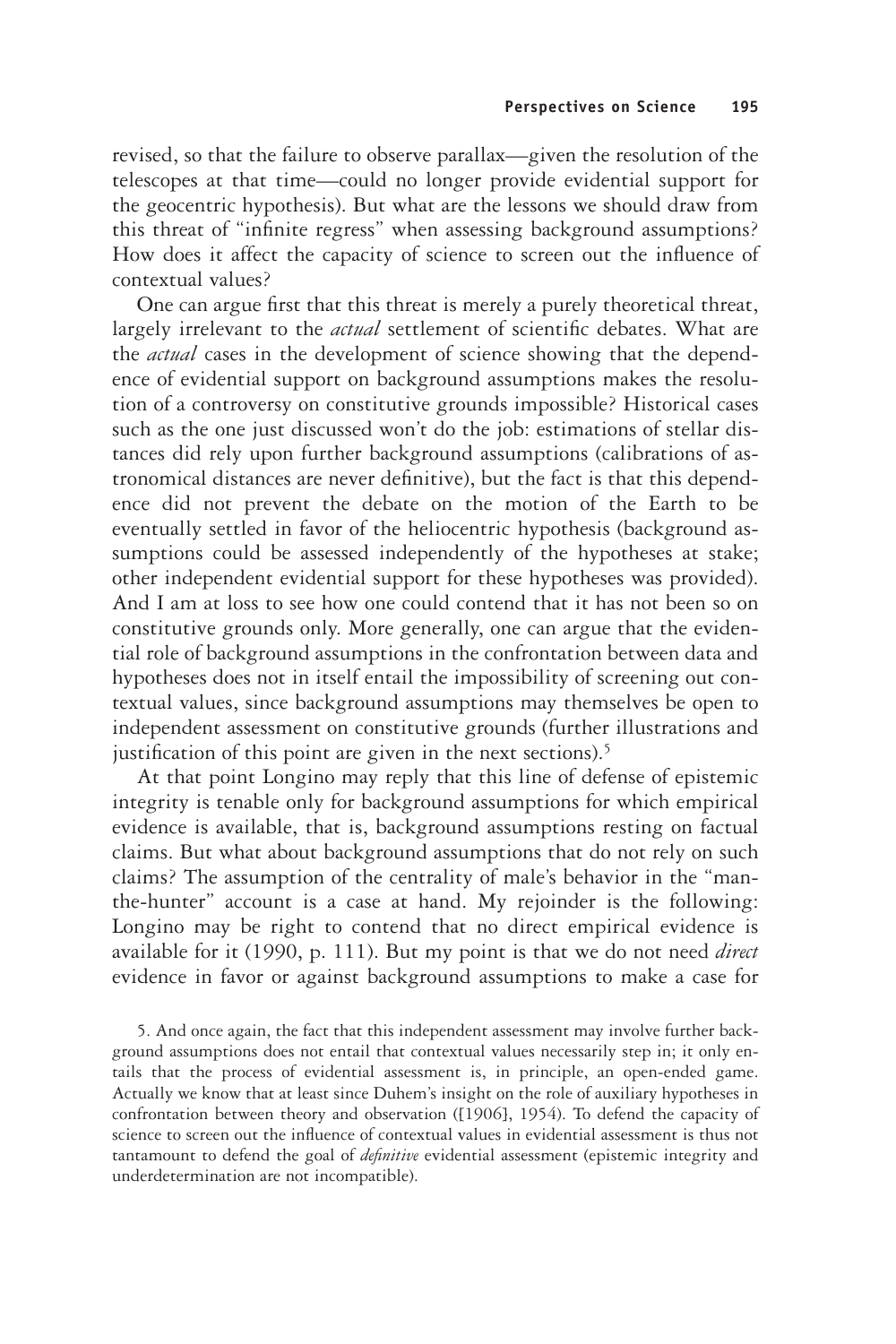the capacity of science to screen out contextual values. All we need is to be able to discuss and assess the epistemic merit of background assumptions indirectly, so to speak. How can that be done? To get an answer, just look at what feminist criticisms have successfully done in many fields: by bringing different background assumptions to the assessment of various theories, feminist studies have revealed the *empirical, constitutive* weaknesses of these theories. In other words, what feminist studies have established is that the evidential role played by sexist background assumptions led to *constitutive* failures of the dominant theories.<sup>6</sup> Realizing, thanks to feminists, that the "woman-the-gatherer" account was as much empirically grounded as the "man-the-hunter" account did weaken the epistemic value of male-centered background assumptions, since scientists became aware of the following constitutive weakness: the data available could not be taken anymore as *conclusive* evidence in favor of the "man-the-hunter" account, for an alternative account based on different assumptions was as much supported by the same data. Consequently, the "man-the-hunter" account could not be seen anymore as an epistemically successful and warranted account, but rather as a mere working hypothesis, among others.

Similar conclusions can be reached about other examples of research on sex differences given by Longino to back up her charge against the epistemic integrity of science. These examples are in the field of behavioral neuroendocrinology. The general issue is to examine possible effects of sex hormones on anatomy and physiology, on temperament and behavior, and

6. In a review of feminist studies of science, Wylie writes for instance that, famously, studies of reproductive physiology "were long structured by assumptions that arose from attribution of stereotypically masculine traits to sperm (as active agents) and feminine traits to eggs (as passive), *sometimes at considerable cost to empirical adequacy and explanatory power.*" (My italics) (Wylie 2000, p. 170).

Tuana's in depth look at physical anthropology in the mid-nineteenth century points at constitutive failures as well. Commenting on the classification used in craniology to study physical differences between sexes, she writes: "the classification indices of three nineteenth century craniologists [ ...] offer an illustration of the way in which selection of the characteristics employed to prove female inferiority actually *presupposed* it. [ . . . ] Faced with recalcitrant facts, Ecker [one of the three craniologists] simply shifted the model of the inferior skull from that of a primate to that of an infant to bolster his argument that a larger facial angle was a mark of inferior development." Hardly indeed an attitude embodying a high respect of basic standards of good research satisfying constitutive values... (Tuana 1995, pp. 443–444).

In her review of works in neuroendocrinology on hemispheric lateralization of human brain, Nelson cites several critiques developed by feminist biologists (1995). Here again, one finds stories of scientists failing to report contradicting studies as well as pervasive unwarranted hypotheses (as for instance the hypothesis positing a relationship between lateralization and thickness). All of which appear clearly as empirical, constitutive weaknesses.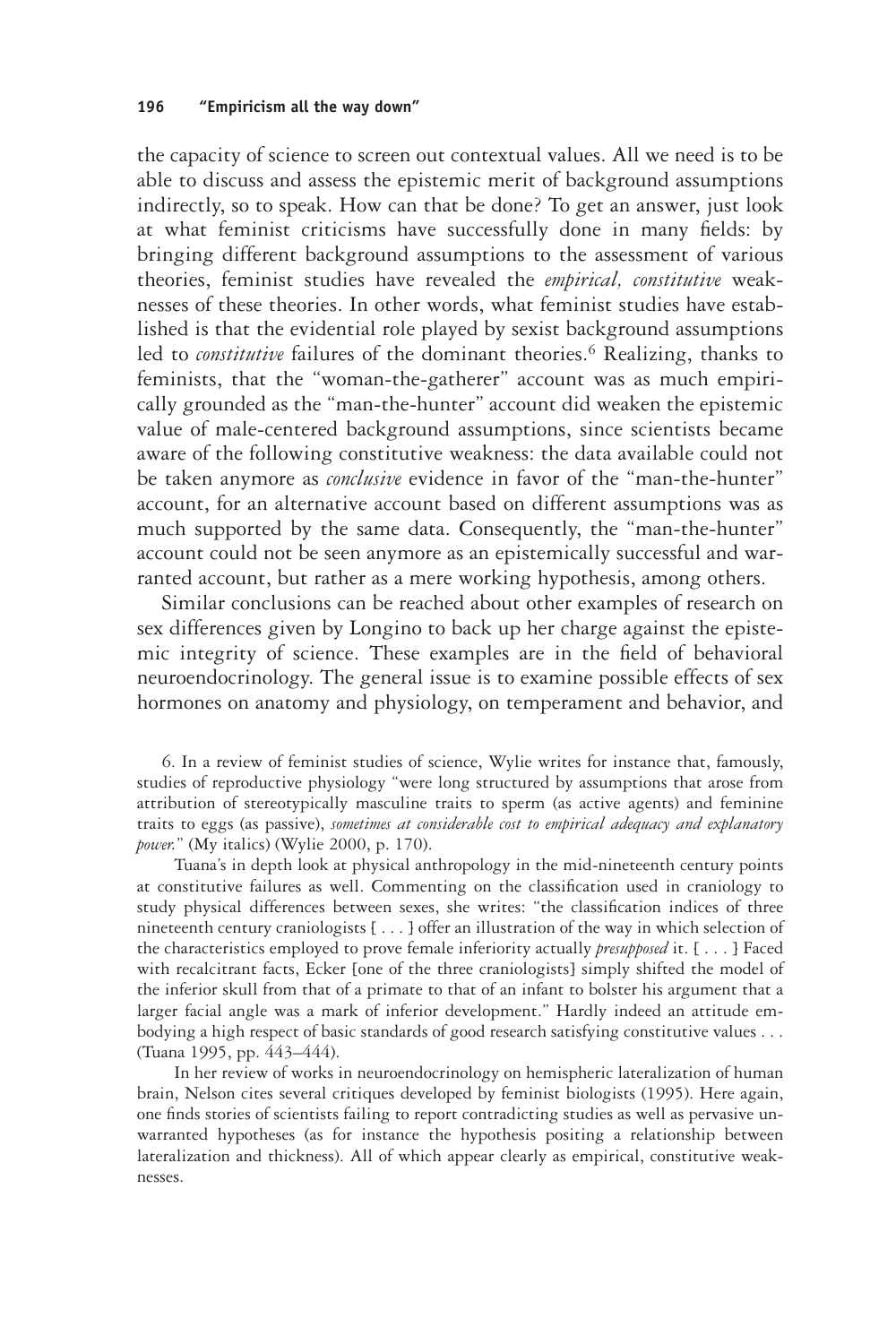on cognition. Longino is quite right to emphasize that these topics have broad and serious sociopolitical implications. That certainly explains by the way why discussions of these topics are not restricted to professional scientific journals: it is never long before the general public is informed of a new study explaining why men are allegedly better at mathematics than women, or showing that sexual orientation or level of aggressiveness is determined by some cascade of hormonal events in the first months of your life in the womb of your mother. If the journalist (or the scientist for that matter) is serious, she won't omit to say that such studies are still controversial in the scientific community, and not only because their conclusions may be disliked, but essentially because scientists disagree on the soundness of these conclusions, *and my point is that they do so on constitutive grounds.* That research on these topics can be criticized on constitutive grounds is actually convincingly demonstrated by Longino's own review of it. Longino notices that scientists disagree for instance on the appeal to rodent experiments to learn about humans.7 Another controversial topic is the widespread adoption of a bivalent ("male"/ "female") classification for gonadal hormones. Here's how Longino phrases the objection: "The assumption of behavioral dimorphism parallel to anatomical dimorphism  $[...]$  results in a bivalent classification system for gonadal hormones that mirrors their postulated effects on sexual differentiation, *regardless of the studies showing that their effects vary depending on other physiological factors.*" (My italics) (1990, p. 123) But surely a case can be made to challenge the background assumption of behavioral dimorphism in light of the contradictory empirical results mentionned by Longino.

Longino discusses at length other weaknesses of research studies on sex differences, conveying the ongoing controversies in the field and adding her own critical analyses of background assumptions expressing sexist values. This is all quite convincing and very useful but the point is that nowhere does Longino establish that these weaknesses or disputable assumptions cannot be dismissed on constitutive grounds. On the contrary, on many occasions she points (in a somewhat self-defeating way) to doubtful experimental protocols, scarce data, unwarranted leaps from correlations to causations, or ignorance of contradictory studies, all of which reveal constitutive weaknesses.

Longino's critical assessment of works on prenatal hormonal determination of behavior is complemented by a detailed analysis of "explanatory models in the biology of behavior". By "explanatory models" she means "a normative and somewhat general description of the sort of items that can figure in explanations of a given sort of phenomenon and of the relation-

7. See Longino 1990, p. 120 for arguments discussing the limits of rodent experiments.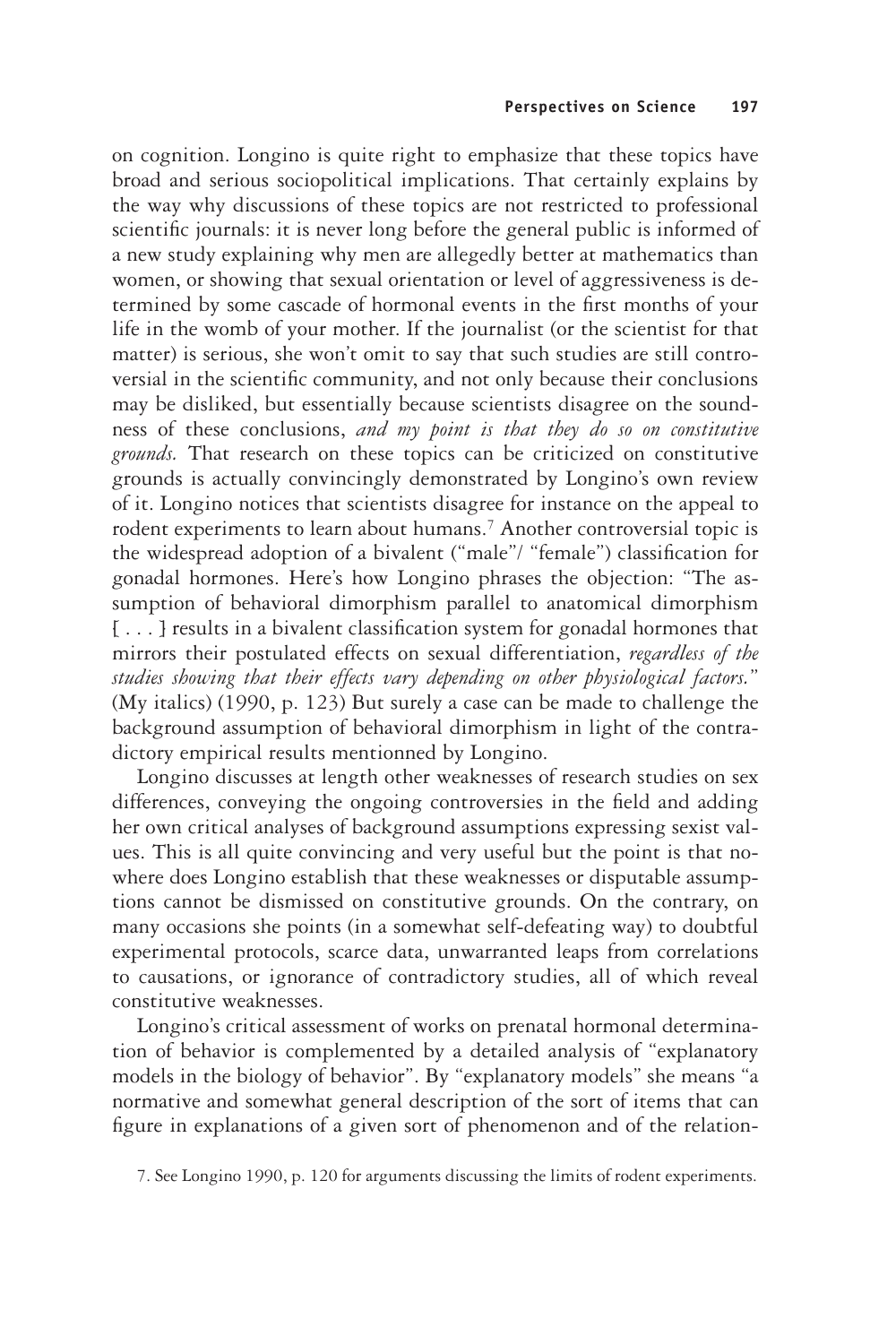ships those items can be said to bear to the phenomena being explained." (1990, p. 134) Their role in scientific research is to "serve as background assumptions against which data are ordered, in light of which data are given status as evidence for particular hypotheses and as a context within which individual studies gain significance." (1990, p. 135) Longino contrasts two competing explanatory models, the "linear-hormonal" model and the "selectionist theory of higher brain function". The details of these models don't matter here. What matters is the conclusion that can be drawn from Longino's review of their evidential status. In this review Longino points to the existence of assumptions about causation and human nature underlying these models and emphasizes their lack of evidential support. That contextual interests and values motivate these models seems quite convincingly established. But as for the previous examples, what is lacking at that point is an argument showing that the epistemic merit of the background assumptions underlying those models cannot be assessed on constitutive grounds. And here again, Longino's own analysis seems self-defeating. Commenting for instance on the second model (the selectionist theory), she concludes that this approach "[ . . . ] is subject to a variety of criticisms driven by *internal epistemic considerations.*" (My italics) (1990, p. 160) To back up her claim, she then lists three of these considerations, all pointing to features of the approach indeed clearly open to criticism on purely constitutive grounds. (1990, p. 161) So that the conclusion is as simple and straightforward as for the other examples: on a close look at Longino's own analysis, such works turn out to be problematic on constitutive grounds.

A brief comment may be in order here. Acknowledging that the cases of research on sex differences discussed by Longino involve unwarranted background assumptions that can be challenged on constitutive grounds does not mean that this is all deliberate sloppy science, not worth of any consideration. One should certainly not expect scientists to suspend their judgment and hold their conclusions every time their work relies upon such unwarranted assumptions. After all this is research. The key issue as regards epistemic integrity is whether or not responsiveness to peer criticism based on constitutive values is able to get rid of biased results (or at least is the best way to limit them)? Longino's answer is a ringing "no": she holds background assumptions to be immune against criticism on constitutive grounds only. The problem is that *empirical* support for such a negative answer has proved to be very shaky: all the cases put forward by Longino to back up her thesis have turned out to be dismissible on purely constitutive grounds. And they've turned out to be so according to Longino's own criticism of them.

Let us briefly sum up what has been dismissed so far in Longino's the-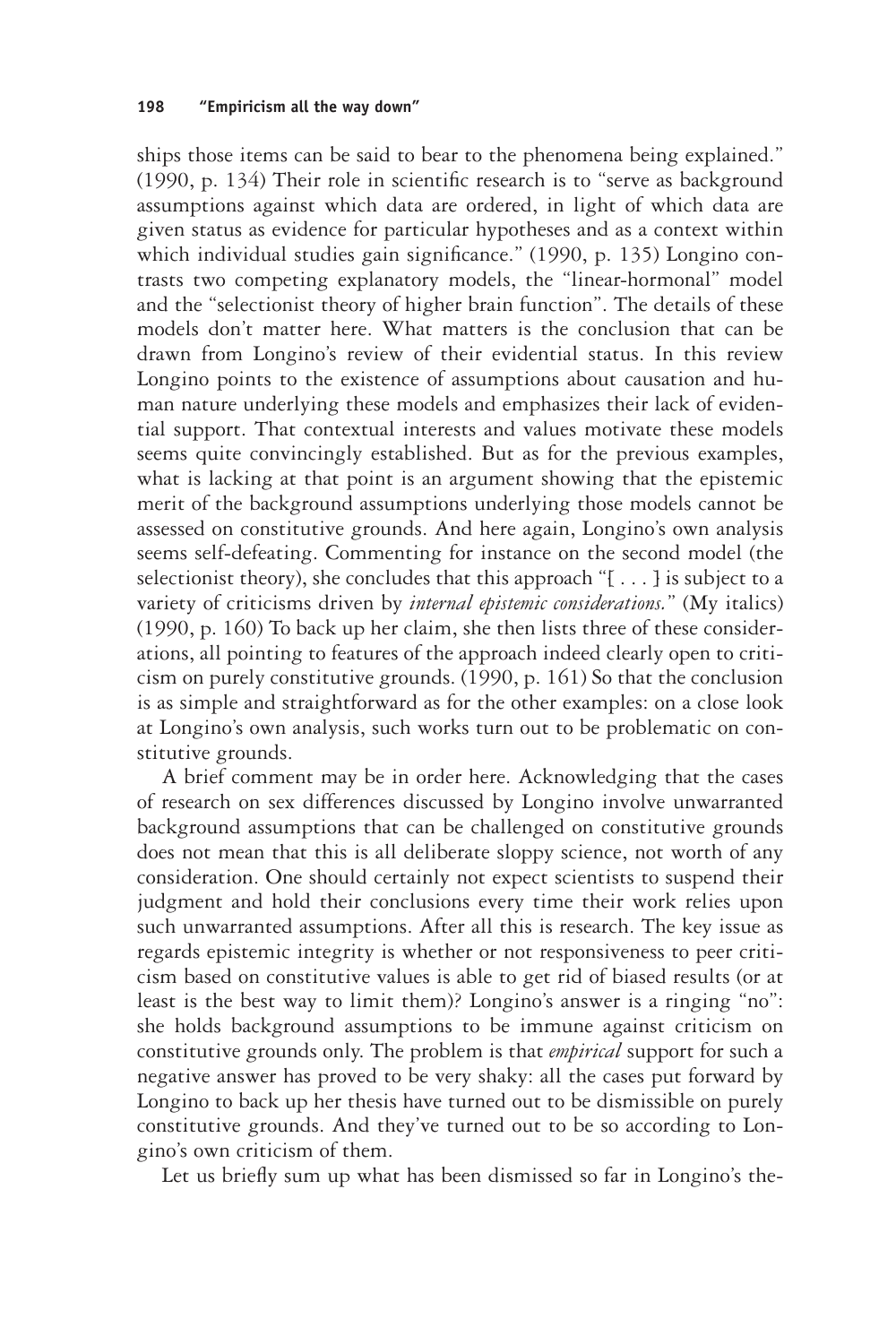sis. Longino's charge against the epistemic integrity of science rests on the claim that some cases of biased research can nevertheless qualify as "good" science. I've argued that, given the ambiguity of the notion of "good" science, the existence of "good", non-value neutral science is not sufficient to dismiss the capacity of science to screen out contextual values on its content: what needs to be established is the impossibility of assessing background assumptions on constitutive grounds. I've shown that Longino does not provide any good reason to believe that this assessment is impossible: all her examples of biased theories, including those qualifying as "good" science according to Longino, can be shown to fail on constitutive grounds when the evidential role of unwarranted background assumptions is brought to the fore. The instrumental role of feminist (or other contextually valued) criticisms in this recognition by scientists of the constitutive failure of their theories is indisputable and cannot, I think, be overstated. For all that, value-neutrality can remain on the agenda.

At this point 'radical content' critics such as Longino may reply that my line of defense of epistemic integrity turns too much on a rational reconstruction of idealized evidential relations: in the actual ongoing process of evidential assessment—they would argue—critical practice exclusively based on constitutive grounds remains a wishful thinking. The last two sections of this paper, which address the practical issue of how scientific community should function to get rid of biased research, will hopefully show that this objection does not hold.

But before turning to these issues, I would like to offer a brief digression in Bachelardian land. This is just another way of framing the challenge that, I think, 'radical content' critiques fail to meet.

#### **Epistemological obstacles**

A precision may be in order first. Thanks to the hard work of feminist historians of science, the influence of sexist ideologies on the very content of science is now well-documented. I will focus in this section on this kind of biases (those are also Longino's central concern, as attested by her choice of examples of biased inquiries), but the discussion would go along the same lines for other kinds of biases, based on race, social class, sexual orientation, etc.

Disciplines traditionally investigated by feminists are disciplines whose subject matter are humans or primates and/or whose theories deal with processes in which sex or gender is a key variable. Most cases discussed in the feminist literature belong thus to archeology, anthropology, sociology, biology, medicine, ethology, or primatology. But it is worth noticing that patent influence of contextual values is not restricted to these disciplines. A similar assessment can be made in fields that appear, on the face of it,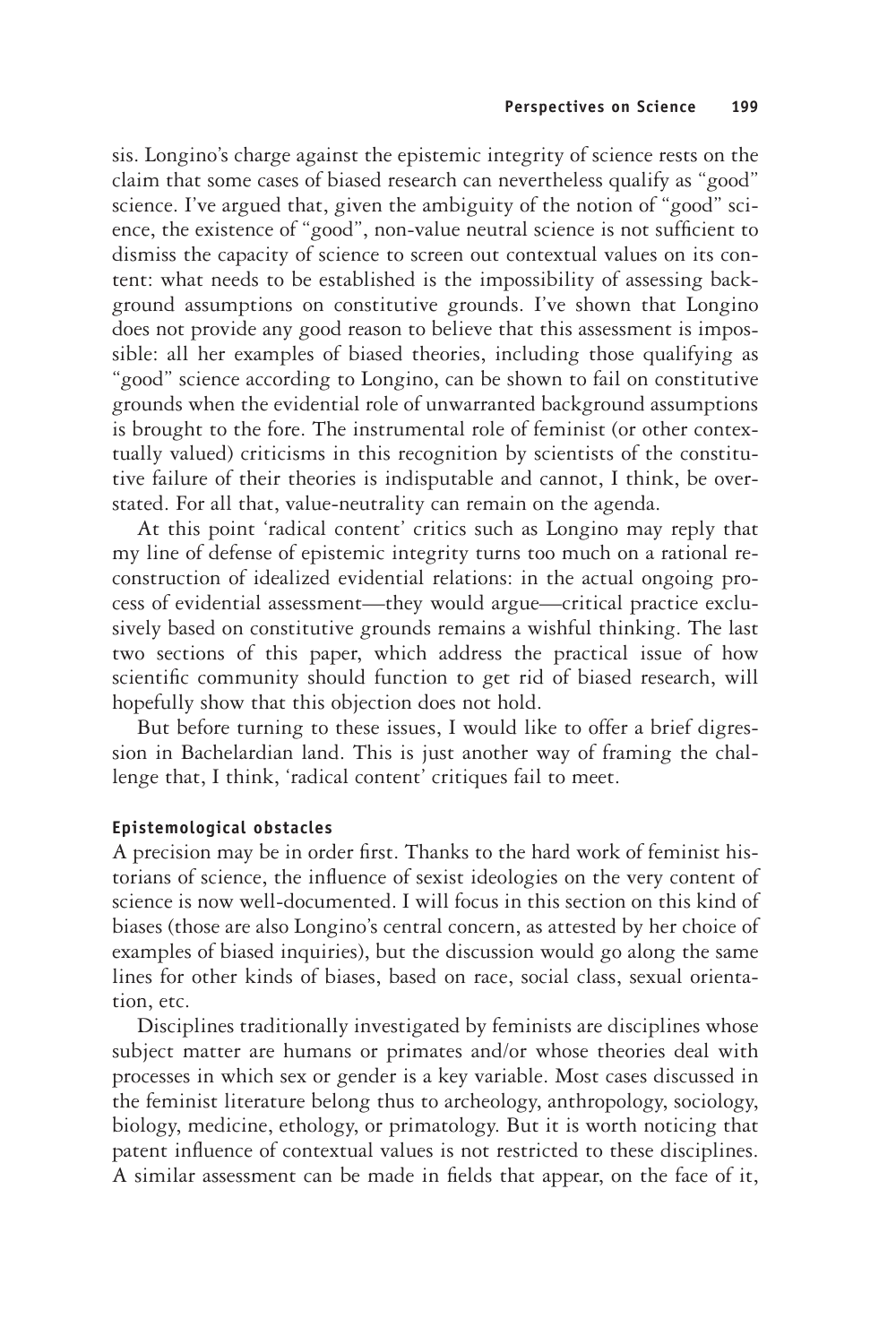very unlikely to be prone to such an influence. Astrophysics, for instance, is certainly one of the best candidates for the mythical category of contextual value-free science. It deals with objects quite remote from our lives and interests, whose study is obviously very unlikely to have any social or political import. For all that, the history of astrophysics is far from being free from episodes that bring to the fore the permeability of this discipline to contextual values.

A telling episode is the genesis of stellar spectral classification. Here's a very brief and simplified account of it.<sup>8</sup> By the 1860s and 1870s, the two main elements of stellar spectroscopy had become available. On the theoretical side, G. Kirchoff and R. Bunsen (building on previous work by J. Foucault) had laid down in 1861 the two basic principles of spectrum analysis.9 On the observational side, progress in photography had permitted the collection of a significant number of stellar spectra (several thousands were available in 1880). A first qualitative classification was proposed by the Jesuit Angelo Secchi. His observations, as well as observations by other astronomers (H.C. Vogel, J. N. Lockyer and W. Huggins) had led to the conclusion that all stars could be grouped together in a very limited number of categories. Secchi established three classes, depending on the color of the star (blue, yellow or red). Then arose the issue of the origin of this spectral diversity. Was it due for instance to differences in chemical composition, or differences in temperature? Did the three classes correspond to a sequence of stellar evolution?

A look at the intricate arguments exchanged by the main protagonists of the debate, (Secchi, Huggins, Lockyer and Vogel mainly) shows clearly that the interpretation of spectral diversity was very much hindered, first by an ideological reluctance to give up the idea of cosmic uniformity, then by general ideas of evolution directly (albeit loosely) imported from the newly born theory of evolution.10

This early episode of the history of stellar classification constitutes a nice example of an "epistemological obstacle". An epistemological obstacle is generally defined by Bachelard as what, in our current knowledge, hampers the access to new knowledge. As Bachelard nicely puts it: "When we contemplate reality, what we think we know very well casts its shadow

8. A detailed historical study of this episode is provided by De Vorkin 1978. A classical historical source on early stellar spectrography is Pannekoek 1961.

9. In short, the first principle stated that solids and liquids typically produce continuous spectra in the visible, whereas gases produce characteristic emission lines. The second principle stated than when a source producing a continuous spectrum is seen through a cold gas, the wavelengths of its absorption lines correspond to the wavelengths of the emission lines produced by the gas when heated.

10. For more detail on these arguments, see Ruphy 1994, 1997.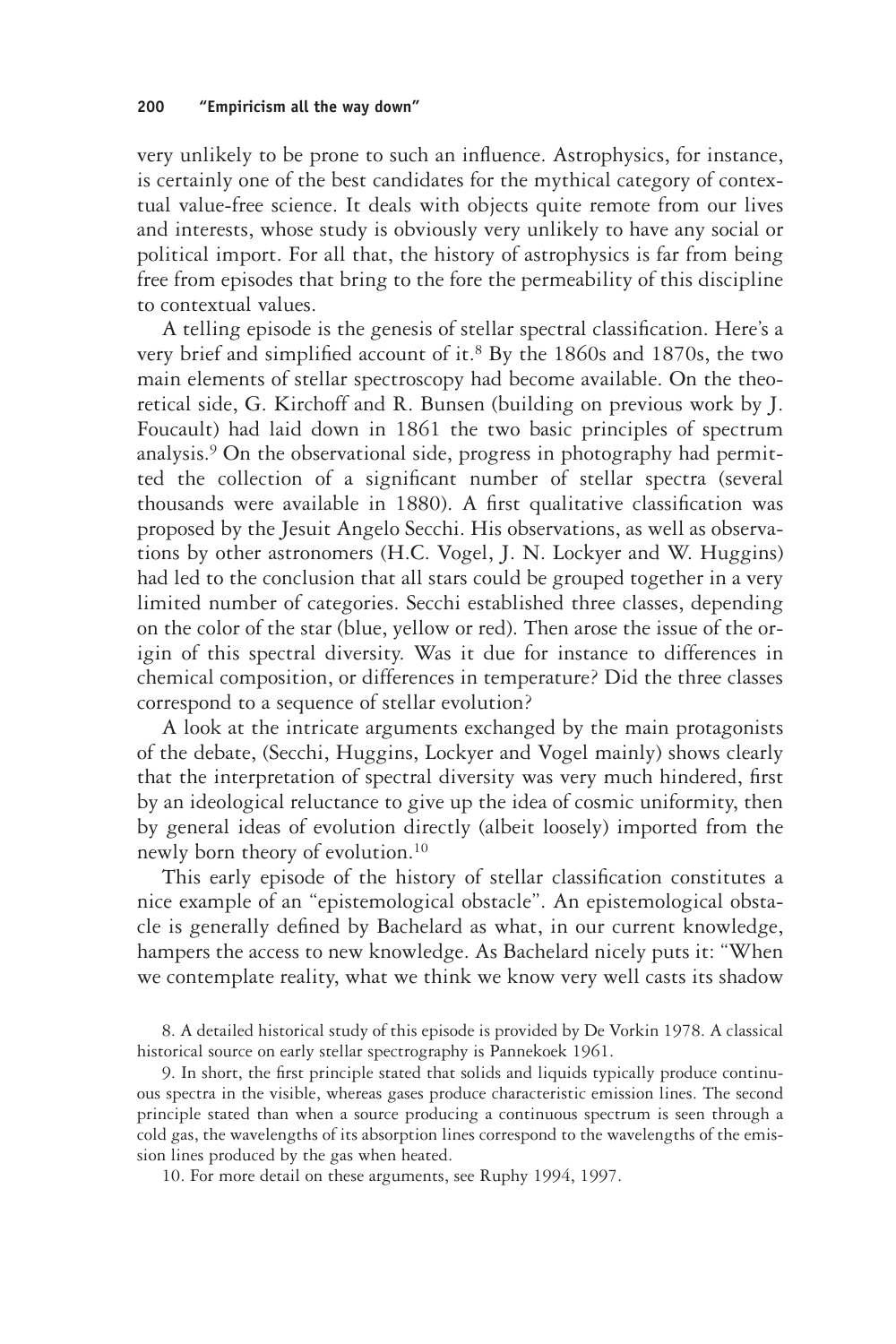over what we ought to know. Even when it first approaches scientific knowledge, the mind is never young. It is very old, in fact, as old as its prejudices. When we enter the realms of science, we grow younger in mind and spirit and we submit to a sudden mutation that must contradict the past." ( [1938] 2002, pp. 24–25) Science comes forward against ordinary knowledge and common sense, but also against its own tendency to conservatism and inertia. According to Bachelard, the human spirit tends to become unduly attached to certain reasonings and images. Facing new situations and questions, scientists get into the habits of appealing to forms of explanations and arguments they have used already in specific cases. Habit is thus what creates obstacles to new, fruitful questionings, by perpetuating fixed images that have been excessively valorized and become accepted as evident. The same inertial effect is produced by images or ideas functioning as unconscious collective symbols. Metaphorical references to psychoanalysis are omnipresent in *The Formation of the Scientific Spirit.* Certain types of explanations are valorized, not so much by habit, but mainly because of their unconscious affective charge. Hence the necessity for the scientist to overcome all these obstacles by fighting stereotypical images, ossified ideas that have accumulated by habit, pre-scientific concepts based on unconscious images. Scientists must always shake themselves free of the answers they have already obtained to resolve new problems. Research is thus conceived as a true process of liberation— Bachelard talks metaphorically of "psychoanalysis of knowledge". When dropping references to individual psychology, isn't it a process that, appropriately transposed as a collective process, should appeal to feminists? Isn't Bachelard's charge against abuse of fixed images, explanations and reproduction of stereotypes external to science very relevant to cases of genderbiased science investigated by feminists?

I want thus at this point to raise the following question: are projections of gender biases—being at the level of descriptions or at the level of mediating background assumptions—of a different kind than these epistemological obstacles that are part of any scientific enterprise (physical sciences included), in particular at an early stage of its development? My claim is that there is no essential difference between the two. So that there is no reason to grant to physics for instance the capacity to overcome epistemological obstacles by critical assessment made on constitutive grounds, but to deny it, say, to behavioral biology or studies of human evolution.

At this point 'radical content' critiques may first deny that there is no essential distinction. But what is the distinction then? What is this essential difference between reproduction of gender-biased stereotypes and more traditional instances of epistemological obstacles *à la* Bachelard that would entail a resistance of the former to methodological remedy working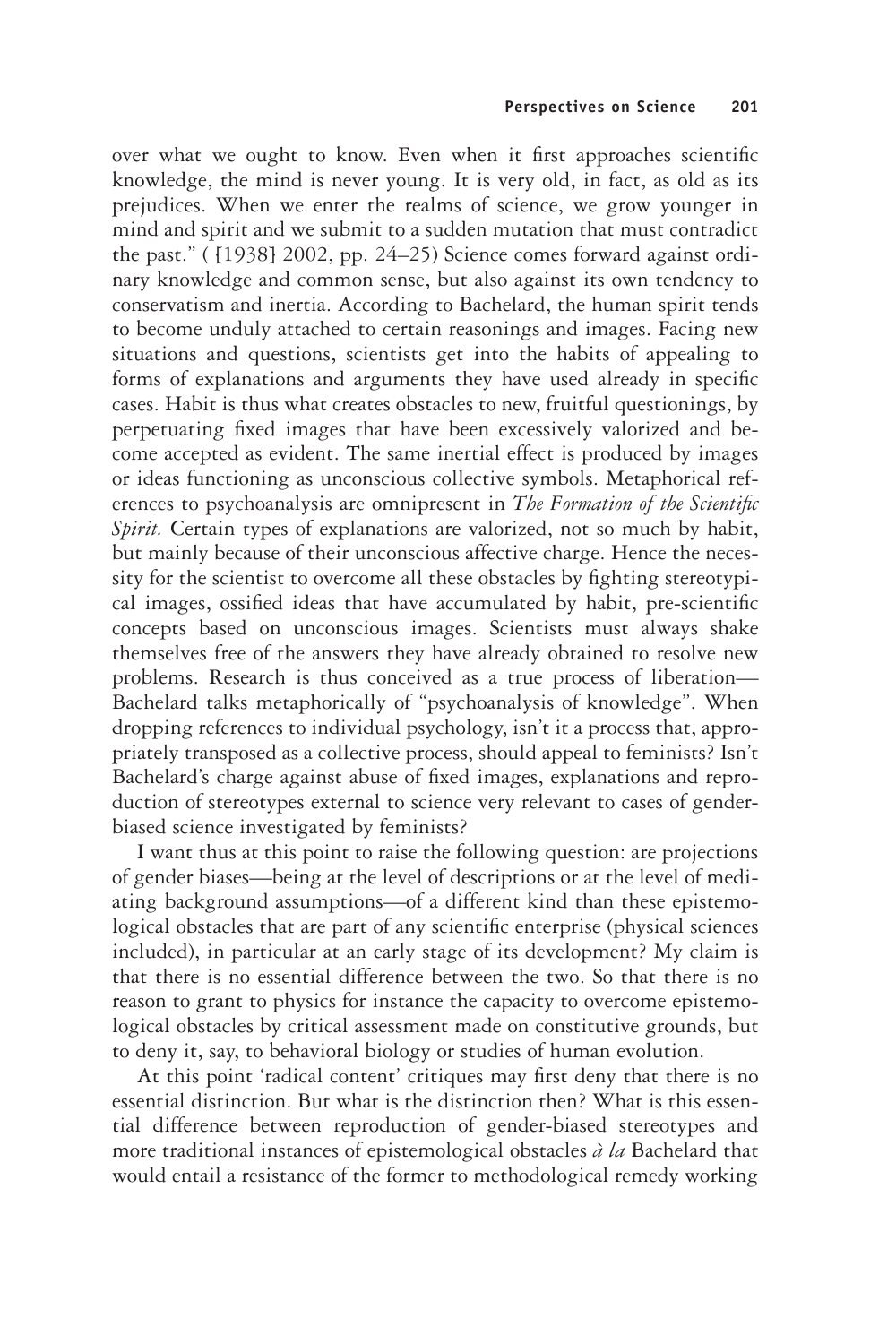for the latter?11 As noticed earlier, Bachelard's description of epistemological obstacles in terms of reproduction of stereotypes external to science, fixed images, etc., seems on the contrary perfectly appropriate to cases of gender-biased science as described by feminists themselves.

Another rejoinder would be to refuse to grant to disciplines such as physics the capacity to overcome epistemological obstacles by constitutively based critical practice. But this claim is certainly very hard to maintain in light of the historical development of the discipline—*no serious attempt has been made so far*—, at least much harder than in usual cases of gender-biased science. To come back to my astronomical example, that would mean denying that early spectral classifications, admittedly shaped by contextual values, were simply dismissed on constitutive grounds, via in particular criticism of background assumptions. But as a selfproclaimed empiricist, Longino would certainly concede that the change in the way data were organized and interpreted was triggered by the acquisition of more refined data and the concern to come up with a coherent and inclusive account.<sup>12</sup> Constitutively based critical practice was thus enough to overcome epistemological obstacles set by background assumptions such as the idea of cosmic uniformity or the evolution dogma.

To sum up, 'radical content' critiques face the following challenge: they need to show, *across the whole range of scientific disciplines* (physical sciences included), that epistemological obstacles cannot be overcome by constitutively based critical practice. *Or* (since that would release them from the previous challenge) they need to make a case in favor of an essential difference between cases of gender-biased science and epistemological obstacles *à la Bachelard* (a difference that would justify that only the latter can be overcome by constitutively based critical practice). On both points, the

11. Note that this difference cannot be that epistemological obstacles *à la* Bachelard are not cases where background assumptions mediating the relation between evidence and hypotheses are widely (and often implicitely) held within a community. Recall that for Bachelard a source of epistemological obstacles is ordinary knowledge and common sense, widely shared assumptions *par excellence.* Moreover, my brief incursion in the history of astronomy aimed at showing that, at its early stage, spectral stellar classification was precisely a case where widely shared beliefs did influence the way data were organized and interpreted. Besides, a radical difference in social consequences should not be confused with a difference of nature. A caveat that leaves unchanged by the way the fact that domains where gender biases may occur certainly call for much more critical scrutiny than cases where the influence of contextual values lead to clumsy spectral classifications, an unfortunate but admittedly harmless outcome.

12. Here again, I can only refer to the works cited in footnote 8 to back up this claim, for the story is quite intricate.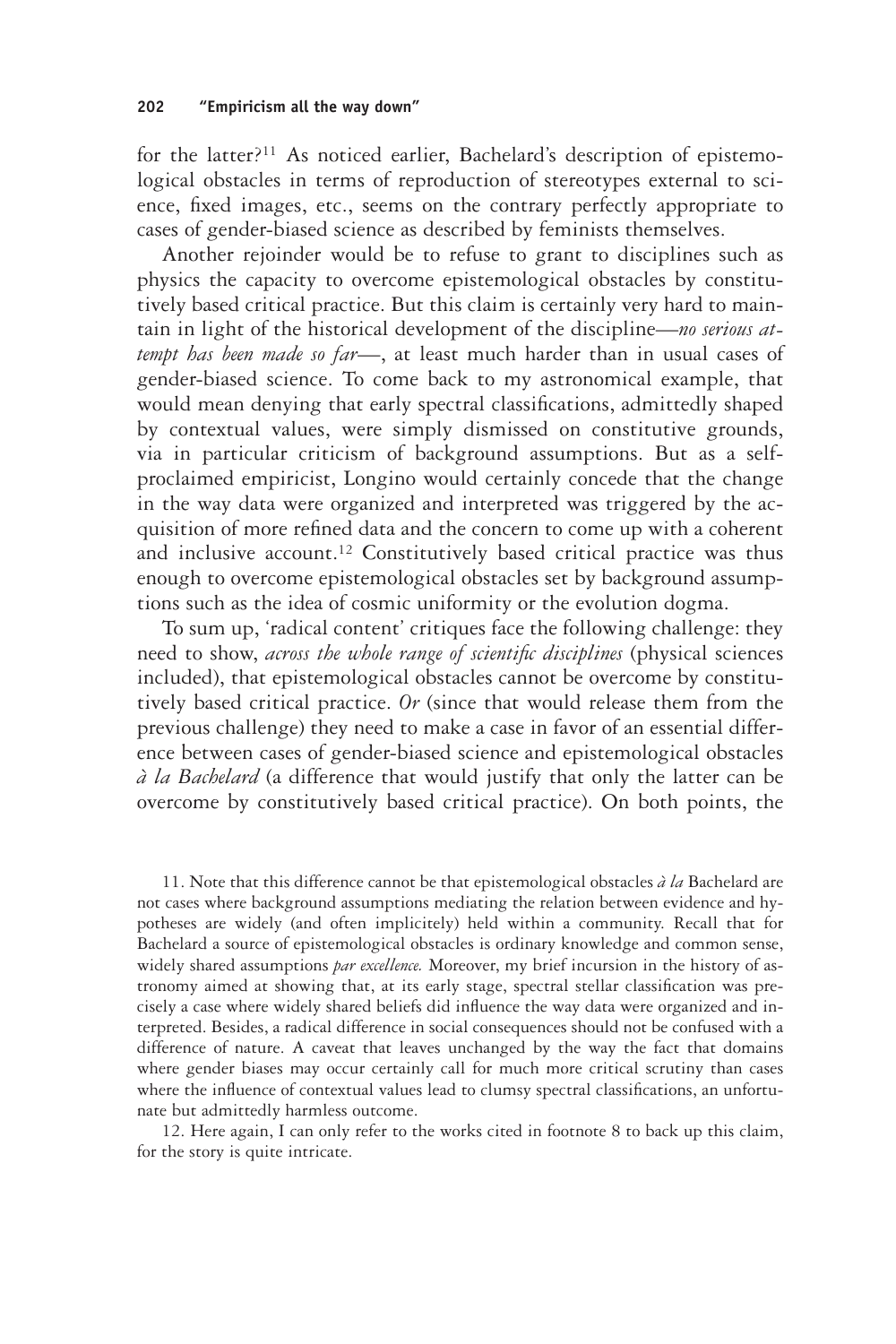burden of proof rests on their shoulder. Meanwhile, the challenge remains unmer. $13$ 

#### Longino's ideal scientific community

Let me turn now to my second level of attack against Longino's thesis announced at the beginning of this paper. It is not independent of the first; it just focuses on another part of Longino's thesis I haven't said much about so far. This is the part that complements her attack against epistemic integrity by dealing with what should be done to get rid of cases of biased science if, as she claims, simple dismissal as "bad" science is of no avail. As briefly announced earlier, the remedy elaborated by Longino draws directly on her analysis of the role of background assumptions in the shaping of scientific knowledge. Since background assumptions play a role in evidential relations and are what permit the expression of ideologies in scientific inquiry, the remedy to biased research will be appropriate criticism of these background assumptions. The key issue is then what controls these assumptions. Longino's answer is built on her viewing scientific practice essentially as a social, rather than an individual practice.

13. A precision might be in order here. To claim as I do that there is no essential distinction between cases of projection of gender biases and epistemological obstacles *à la* Bachelard does not entail that no specificity exists at all, on the contrary. Undoubtedly, domains scrutinized by feminist are particularly vulnerable to abusive uses of images, reproduction of common sense ideas and stereotypes. Let me draw on the typology of scientific objects proposed by Daston to shed some light on this specific vulnerability. Daston discerns four notions to characterize the historicity of scientific objects: salience, emergence, productivity, embeddedness. (Daston 2000) Only the first two categories are directly relevant to my purpose here, by suggesting an interesting difference between phenomena that are part of our reality before they become subject of scientific inquiry, and phenomena that do not possess such a mundane reality. As Daston puts it: "Salience, be it cultural or economic or epistemological, silhouettes extant objects; scientific reality might be said to intensify their reality but not to create them ex nihilo. Emergence posits a more radical form of novelty." (2000, p. 9) Dreams, personal identity are the kind of objects whose existence is intensified by scientific inquiry. On the other hand, quarks, black holes are typical examples of objects that lack this quotidian prehistory that dreams or self possess. Being part of our reality before becoming objects of scientific inquiry, it should come as no surprise that salient scientific objects are more vulnerable to abusive uses of images, reproduction of biases than emergent objects. Importing stereotypes external to science when describing the behavior of a Bose-Einstein condensate is surely more unlikely to happen than when describing the behavior of male gorillas before mating. Domains traditionally investigated by feminists being domains whose subject matter are humans or primates—salient objects if there are—such domains are clearly the most challenging for the scientific enterprise that has, as Bachelard nicely puts it, to struggle against original images, that is to say, to break the immobility of the archetypes contained in the seat of the soul. Admittedly a difficult task in the case of gender-biased research. But difficulty is not impossibility, and Longino's argument fails to establish the latter.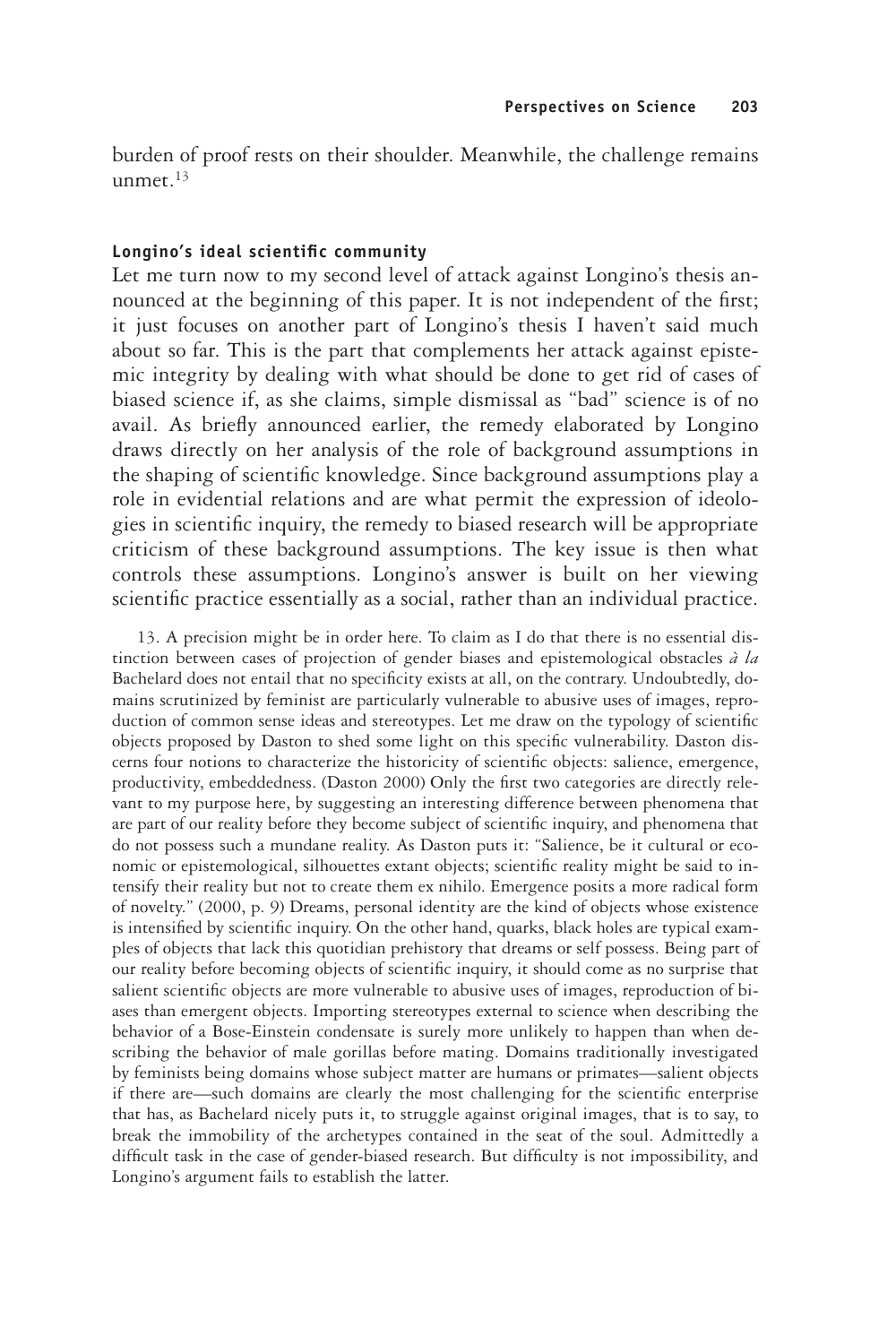Acceptance or rejection of a hypothesis, a theory or an experimental method is the outcome of a social process of interaction among scientists. Criticism of background assumptions is also taken as operating at the level of a community.14 But of course, not any process of mutual criticism will do. One needs "critical interactions among scientists *of different points of views* [...] to mitigate the influence of subjective preferences on background assumptions and hence theory choice." (my italics) And to transform the subjective into the objective, "[...] those interactions must not simply preserve and distribute one subjectivity over all others, but must constitute genuine and mutual checks." (1990, p. 40)

Longino comes up with four features that a scientific community must possess to reach this aim. In a nutshell: i/ there must be publicly recognized forums for the criticism of evidence, of methods, and of assumptions and reasoning; ii/ there must be uptake of criticism; iii/ there must be publicly recognized standards by reference to which theories, hypotheses and observational standards are evaluated and by appeal to which criticism is made relevant to the goals of the inquiring community; iv/ community must be characterized by equality of intellectual authority.15 It is not my purpose here to assess in detail the general merits and shortcomings of Longino's sketch of an ideal scientific community. Let us just notice that i/, ii/ and iv/ are hardly disputable for anyone committed to a view of science as a collective rather than an individual practice (even if iv/ certainly calls for more elaboration since equality of intellectual authority, as noticed by Longino, cannot mean simple equality of voice). In the remaining of this section, I'll be solely concern with the third feature, for an understanding of the nature of these public standards is directly relevant to our concern in this section, to wit, the grounds on which criticism of background assumptions should occur.

So what do these public standards by reference to which criticism may be formulated contain? Longino's set of public standards is rather packed: it includes "cognitive values, pragmatic values, and substantive assumptions grounded in either the metaphysical commitments or the social and political commitments of a society, i. e. metaphysical or value-laden substantive assumptions." (1996, p. 41) Such inclusiveness would not be problematic if it only reflected the fact that public standards, as defined by Longino, seem to include both standards about the goals of scientific in-

14. This goes hand in hand with a social account of objectivity in science: " [ . . . ] objectivity is analyzed as a function of community practices rather than as an attitude of individual researchers towards their material or a relation between representation and represented." (Longino 1990, p. 216)

15. For a more detailed exposition of theses four features see Longino 1996, p. 40 or Longino 2002, pp. 129–131.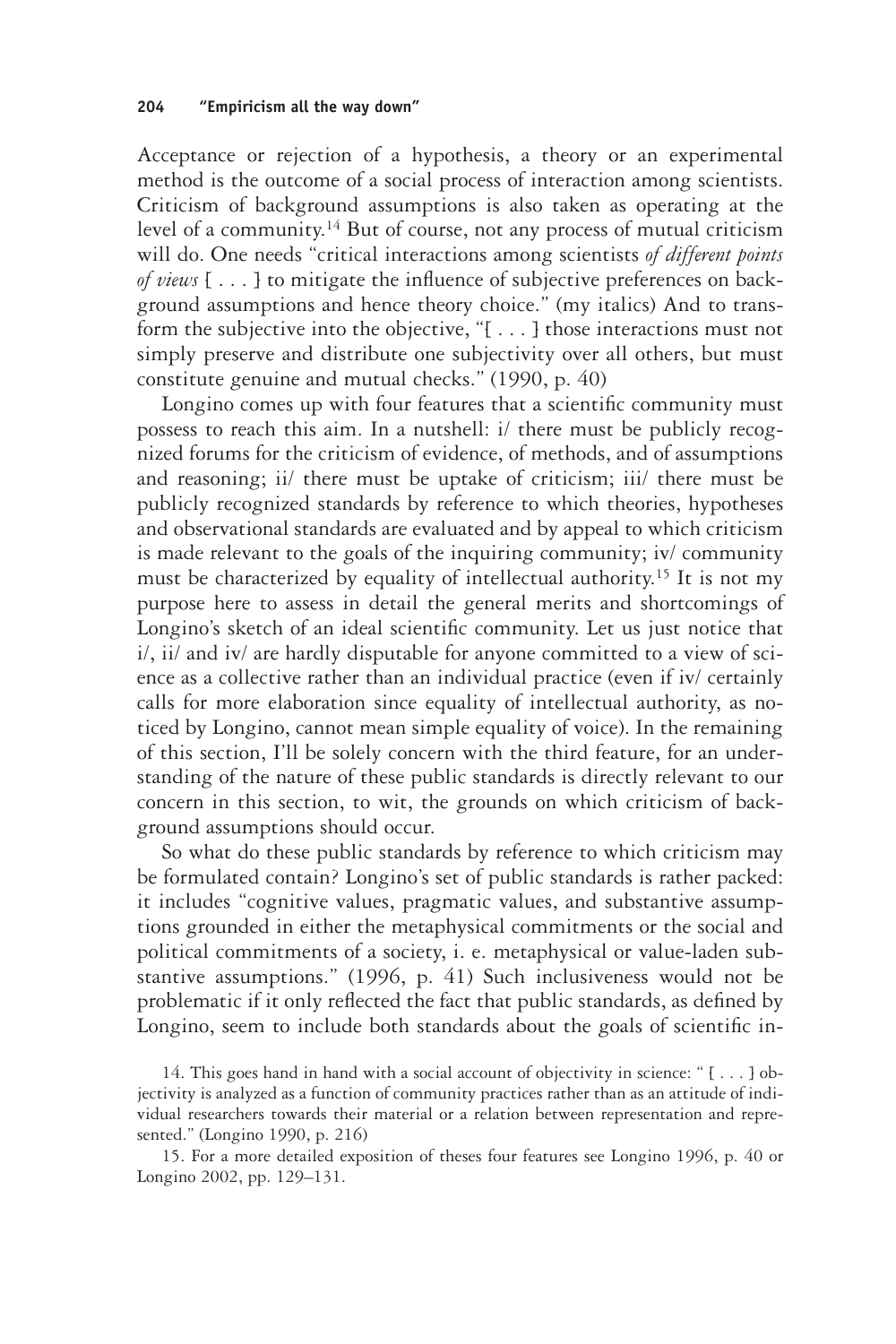quiries and standards of epistemological acceptability. As mentioned at the beginning of this paper, contentions about the contextualization of the goals of scientific inquiries seem now solidly established. So yes, public standards, when including standards about the goals of scientific inquiries, do include standards reflecting social or political commitments of a society. But what about the public standards of epistemological acceptability? Longino contends that they should include non-cognitive values as well. This is the interesting and highly disputable part of her thesis: Longino's normative picture of science "admits political considerations as relevant constraints on reasoning, which through their influence on reasoning and interpretation shape content." (1990, p. 193) Otherwise put, the satisfaction of a political agenda, the commitment to certain values may constrain the choice of a theory or model *via* the adoption or criticism of background assumptions.16 Going back for instance to her examples of explanatory models in the biology of behavior, Longino writes: "our political commitments, however, presuppose a certain understanding of human action, so that when faced with a conflict between these commitments and a particular model of brain-behavior relationships *we allow the political commitments to guide our choice.*" (my italics) (1990, p. 191)

This does not mean of course that political commitments should have the last word. The empiricist Longino is always at pain to distinguish her position from relativist standpoints: "acceptance of the relevance of our political commitments to our scientific practice does not imply simple and crude impositions of those ideas onto the corner of the natural world." (1990, p. 191) Her position may be described as a multiple-constraint picture of theory choice: given the role of background assumptions in theory choice, both traditional constitutive values and contextual values shape public standards of epistemological acceptability. Hence the title of her book *Science as Social Knowledge:* science is *social* knowledge not only because scientific practice is essentially a collective rather than an individual process, or because contextual factors may constraint the goals of scientific inquiries, but also because contextual values may "serve as cognitive values" (Longino 1996, p. 41), that is to say, play a role in inquiry that is epistemically acceptable and desirable.

But why should the stepping in of contextual values in theory choice be desirable? What ensures that it has a *positive* role in scientific inquiries? In fact there is I think an unfortunate ambiguity in Longino's use of the term 'positive'. Does 'playing a positive role in scientific inquiries' mean playing a *cognitively positive* role, or a *politically positive* role? Strangely enough, Longino seems to think the two go together. But why should that be the

<sup>16.</sup> For more details on that point see Longino 1990, pp. 185–194.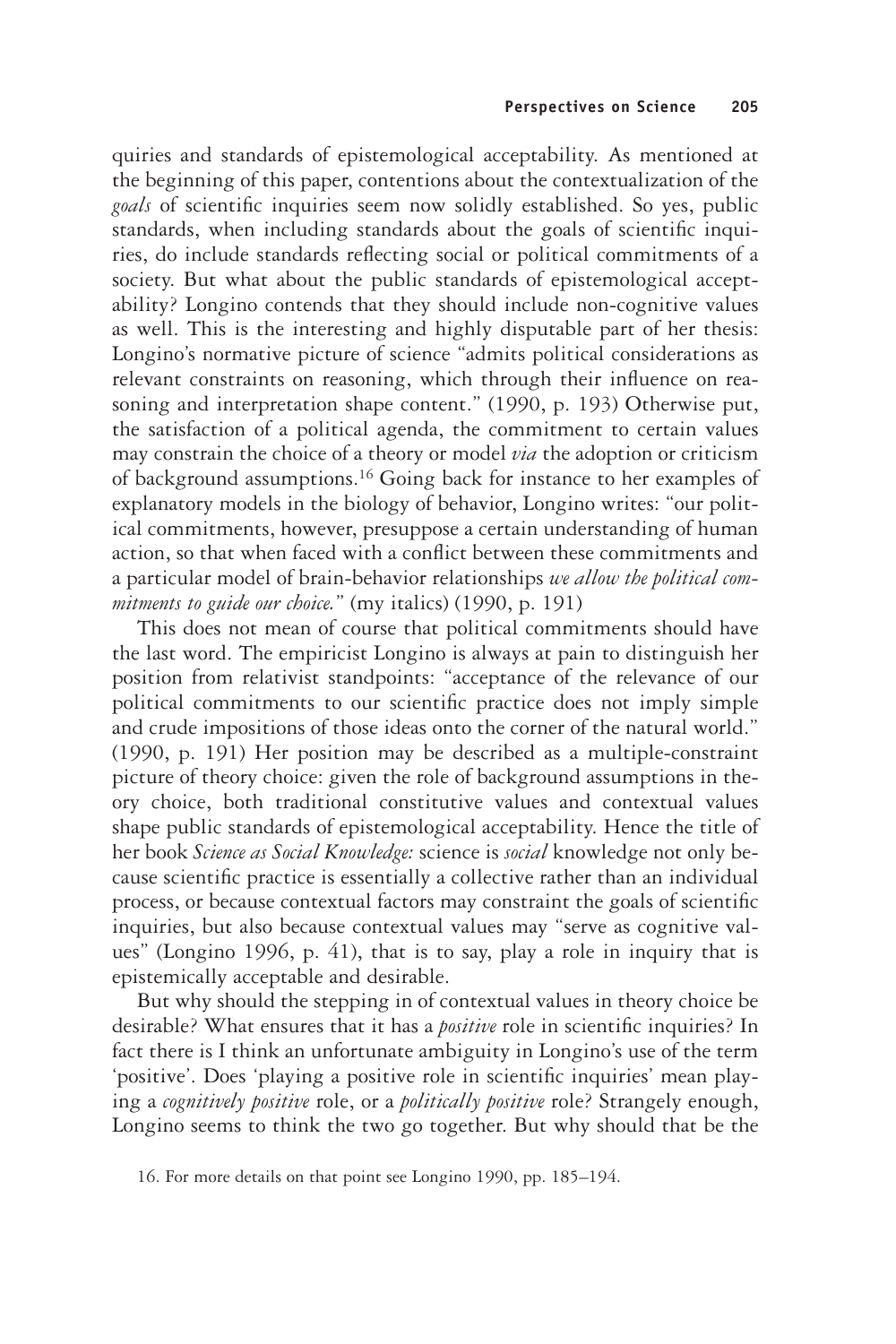case? Surely, it is much easier to make a case for the latter than for the former. Rejecting certain models of brain-behavior relationships on the grounds that their unquestioned background assumptions run counter to the understanding of human action presupposed by your political interests will evidently serve these political interests. But what about your "cognitive interests"? What ensures that your own politically-oriented choice of background assumptions have any superior *cognitive* merit?

Let us take stock here. Longino's undeniable merit is to have put to the fore the role of often invisible background assumptions in evidential relations and hence, in the shaping of scientific knowledge. Her demand for appropriate criticism of these assumptions (rightly taken as expressing sometimes harmful contextual values) is undoubtedly appealing. As appealing (if not sufficiently worked out) are the social, organizational norms she proposes to impose on scientific communities to ensure that such a criticism occurs: heterogeneous scientific communities are surely more likely to be able to question and revise their background assumptions than monolithic ones. So yes, diversity of points of view may be epistemically advantageous. But what about the *grounds* for such criticism? Longino's answer, admitting both constitutive and contextual values, should not please proponents of the epistemic integrity of science, for it means acceptance of social or political considerations in choice and justification of theories, *via* adoption or criticism of background assumptions. Of course, to justify one's reluctance to such openness, one can always content oneself with brandishing the spectre of a science completely under the heel of political power (remember the Soviet joke about an apparatchik asking impatiently how much  $2+2$  is and the cautious answer of the mathematician "how much do you want it to be?"<sup>17</sup>). But that would be a bit lazy and moreover, it would miss the point. Recall that the empiricist Longino is not arguing for crude impositions of claims on the natural world but for *supplementation* of empirical constraints by contextual ones when it comes to the critical assessment of background assumptions. Why should this be resisted if it may contribute to promote progressive social and political agenda, without compromising cognitive achievements?

The main reason I offer is skepticism about the capacity of Longino's normative picture to reach its aim, that is, to cure science from ideological biases. How plausible is it that only *progressive* values will play a role in theory choice when political considerations step in? Otherwise put, how plausible is it that in a scientific community, interests and values of members of all groups of the larger society will be fairly taken into account and play a role in theory choice, rather than interests and values of a dominant

<sup>17.</sup> I got this joke from Anderson 1995.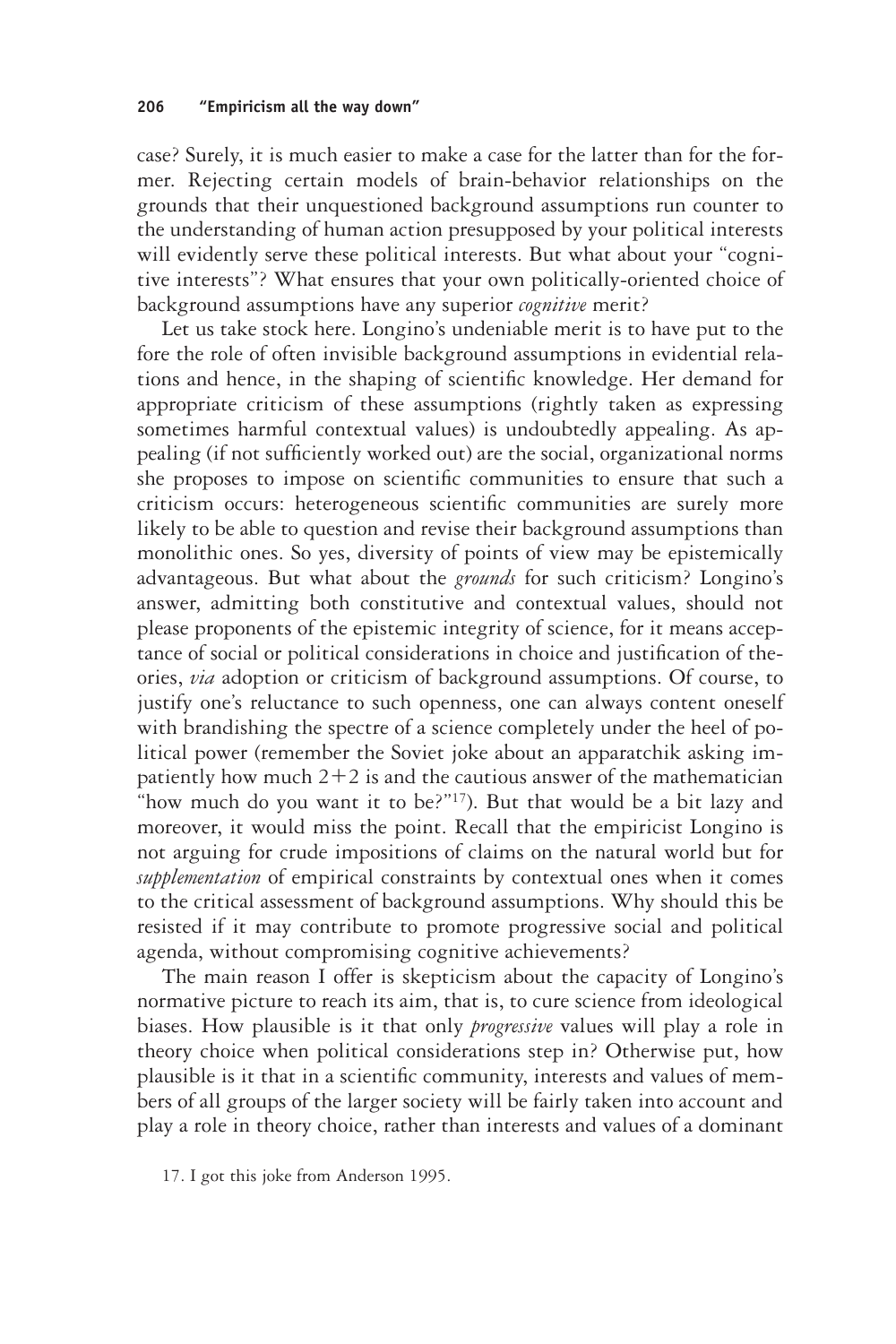group? Well, it is as plausible as is plausible fair representation in the larger society and equal access of all groups to jobs in scientific communities, which, on the face of it, really does not seem very plausible.

As anyone who has worked in a research laboratory or has attended scientific conferences knows too well, the social origin of scientists is not very diverse or, at least, is far from reflecting the social diversity of the larger society. Not surprisingly thus, political or social interests of dominated groups usually find very weak support in scientific communities. An ideal democratic society where fair representation is achieved in decisionmaking authorities would thus not be enough. One needs also that the recruitment of scientists would ensure fair representation in scientific communities as well. Nothing less than this kind of notoriously difficult social and political achievements is required by Longino's picture of an ideal scientific community. But Longino (understandingly) does not give any clue on how that might be achieved. I would not blame her for that, though. After all, isn't that the privilege of philosophers to propose normative pictures and to leave to others the task of coming up with practical ways to implement them? Perhaps. But one can at least worry that a normative picture is too *demanding*. This might not be a sufficient reason to reject it altogether, but it is certainly a reason good enough to investigate whether a less demanding normative picture could achieve similar goals.

#### **An alternative picture**

In the alternative picture I'll propose, my aim is just to show that, once one has acknowledged the role of background assumptions put forward by Longino, appeal to constitutive values is still the best one can do to get rid of ideological biases, for it is much less demanding than Longino's picture just discussed earlier. I see thus the advantage of my alternative picture in terms of relative efficiency toward the fulfillment of Longino's and other "radical content" critics' agenda, to wit, the suppression of the influence of harmful ideologies in science.

My starting point will be a contrast that can be drawn between Longino's views on science as a collective social process and the view of science proposed by Bourdieu. Contrasts can appear only on a minimal common background. And indeed, Bourdieu also endorses the general contention that the production of knowledge is a social process and that objectivity is the outcome of this social process whose key principle is mutual criticism. In his 2001, Bourdieu provides us with a very rich and compelling description of science as a social activity, one of whose essential properties is the existence of censorship resulting from the sacrosanct process of peer-reviewing. Being based on the "arbitrage of constructed reality", this collective censorship is what allows a process of "departiculari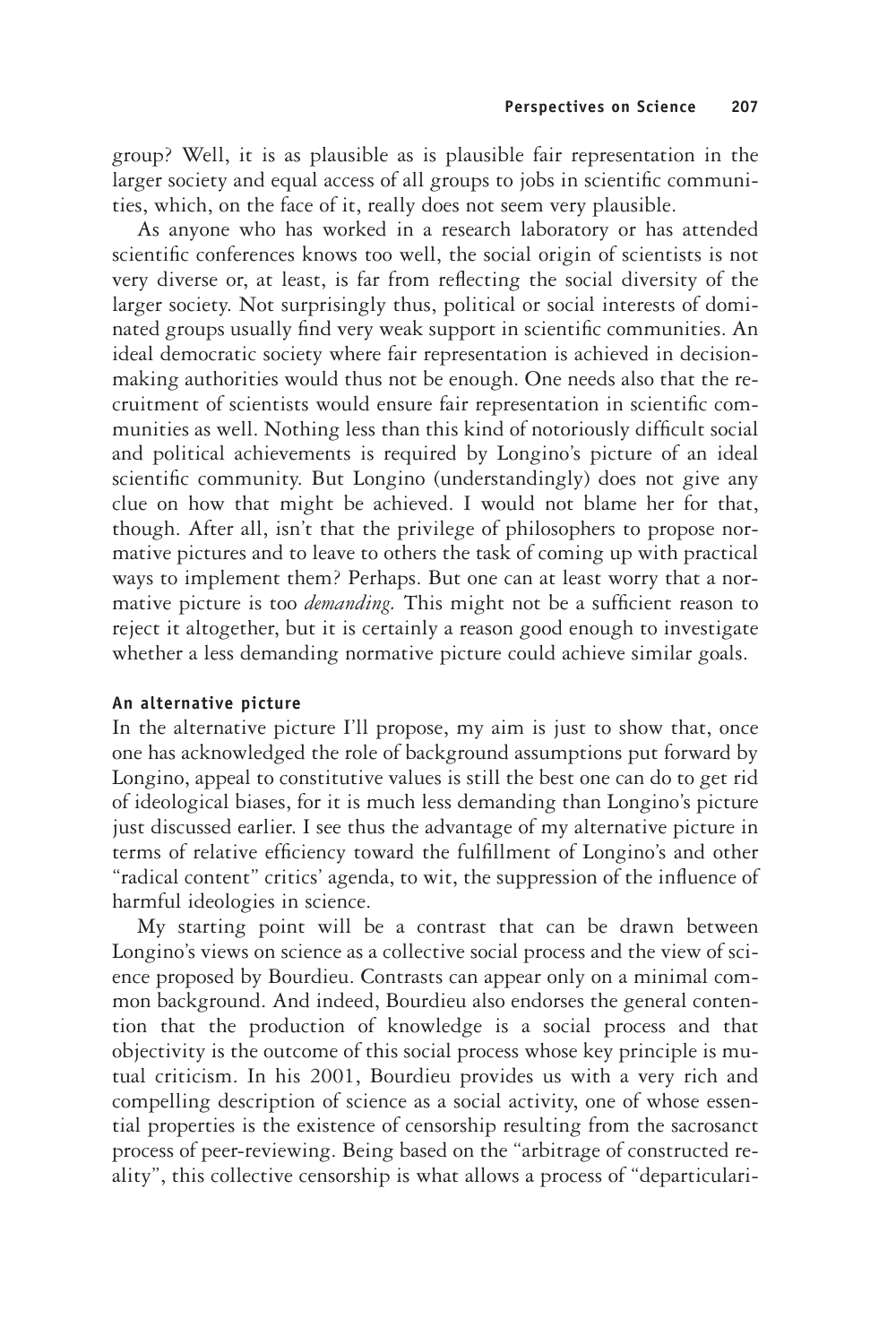zation and universalization" to take place, by which scientific truth may be produced (Bourdieu 2001, pp.  $141-149$ ). In short, this social process "irons out", so to speak, social values: what you end up with is knowledge that is not marked any more by the specificities of the social and historical context of its production. In Longino's scheme, on the contrary, we have seen that social values, far from being "ironed out" by mutual criticism, may intervene as legitimate grounds for such criticism. Bourdieu's appeal to "the arbitrage of constructed reality" as grounds for intersubjective criticism excludes such political and social considerations.18 The contrast is thus clearly on the legitimate grounds for mutual criticism. Let me now attempt a hybridization of Bourdieu's and Longino's schemes.

I'll take from Bourdieu his general, restrictive view of legitimate grounds for mutual criticism and I'll draw on Longino's analysis of processes of justification to elaborate on what a social process of mutual criticism solely based on the "arbitrage of reality" could look like. The result is rather straightforward, at least in its basic features: social, organizational norms of scientific communities should be designed to ensure that scientific communities are best equipped to produce results that meet traditional epistemic norms. This implies in particular (and this is Longino's important insight) the capacity of mutual criticism of background assumptions. The key point is that social or political considerations should be kept at bay in this process: appeal to constitutive values is sufficient. Or, at least, *we have no good reason to believe that it is not,* as hopefully demonstrated by the arguments developed in the first sections of this paper: just recall the empirical weakness of Longino's claim that background assumptions are immune against criticism on constitutive grounds (her examples of biased research have all turned out to be dismissible on such grounds). Moreover, Bourdieu's detailed sociological analysis suggests that the "ironing out" of contextual values can and does sometimes occur in science.19

At this point one may reply that my restrictive view of legitimate grounds for mutual criticism is actually not quite enough to guarantee the epistemic integrity of science, since appeal to constitutive values may em-

18. As noted in Ruphy 2001, one may certainly be frustrated by the fact that Bourdieu leaves his key notion of "arbitrage of constructed reality" rather unspecified (especially the "constructed" part of it). But I'm not sure, though, that one can blame him for that. Recall that Bourdieu, as a sociologist, is primarily concerned with the social mechanisms at work in scientific communities rather than with pure epistemological issues.

19. I am very aware of the fact that my hybridization of Bourdieu's and Longino's schemes remains very sketchy but it should suffice to point to the *possibility* of reconciling a thoroughly social view of science with a defense of its epistemic integrity.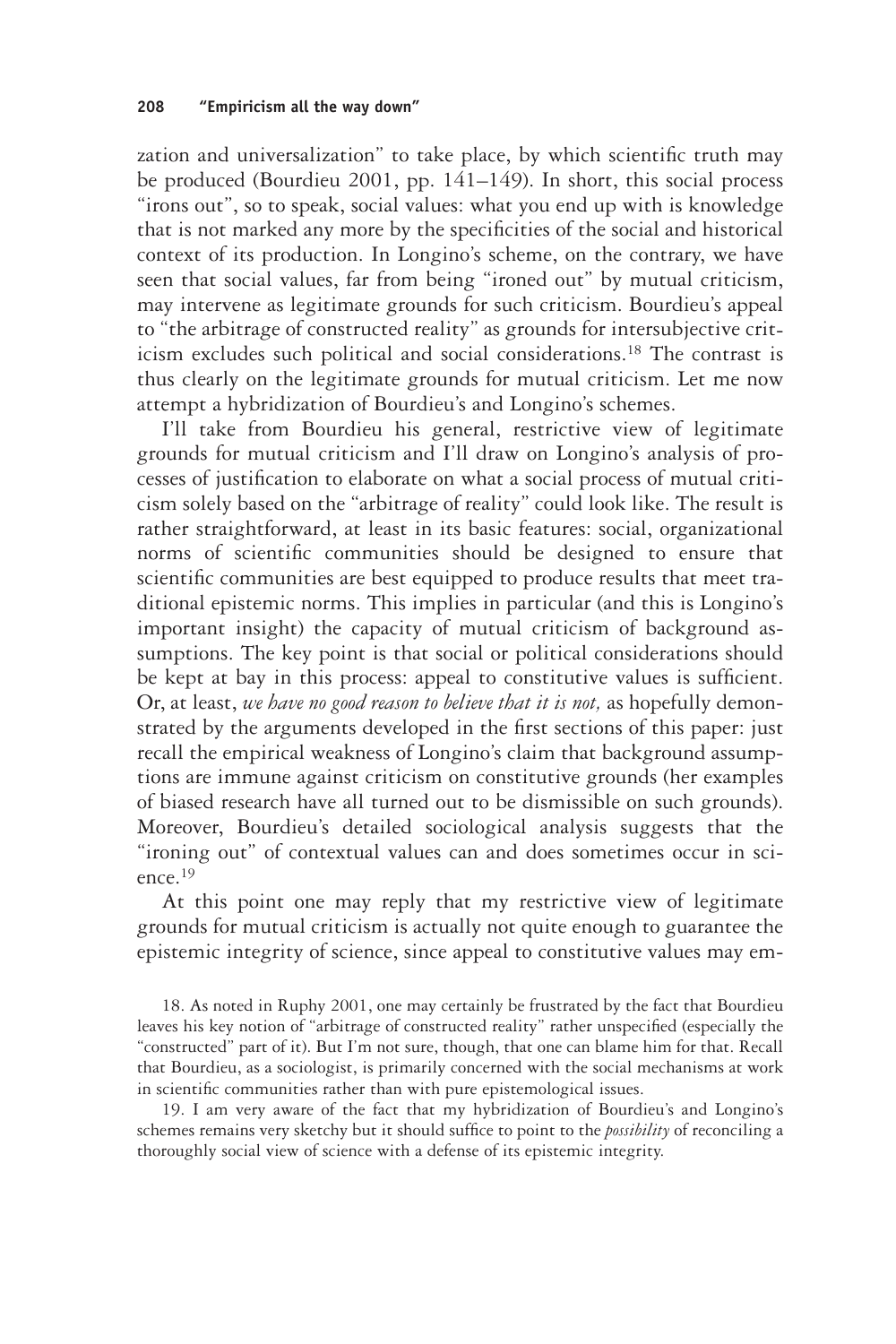body social or political interests.<sup>20</sup> And indeed, Longino has come to deny that constitutive values are value-neutral grounds of judgment, by arguing against the dichotomy constitutive/contextual values (that is, cognitive/non-cognitive values) (Longino 1996). The punch line of her argument is to contend that the valorization and the adoption of certain constitutive values are laden with socio-political interests. Let us see if the charge is solid and how it affects the alternative picture I've just sketched.

To make her case, Longino focuses on the five cognitive values identified by Kuhn as guide for the judgments of the scientists in their choosing between theories. Accuracy, simplicity, internal and external consistency, breadth of scope and fruitfulness are all taken to constitute rational, objective grounds for theory choice (Kuhn 1997). What Longino wants to challenge is their independence from social or political considerations. Here's how she sums up her charge: "[My aim is] to cast doubt on the very idea of a cognitive value or virtue, where we mean by that a quality of theories, models, or hypotheses that can serve independently of context as a universally applicable criterion of epistemic worth." (1996, p. 42) Her strategy is to contrast the Kuhnian set of values with a set of feminist values and to show that the former are not more value-neutral grounds for theory choice than the latter. The set of "feminist theoretical virtues" considered by Longino includes empirical adequacy, novelty, ontological heterogeneity, mutuality of interaction, applicability to human needs, diffusion of powers.<sup>21</sup> Take for instance simplicity  $\ell$  *vs.* ontological heterogeneity.22 She notes that in neoclassical economic theory, the social word is

20. Another line of criticism could point to the fact that contextual and constitutive values are often inseparable *in practice,* and that the selection of background assumptions as acceptable or unacceptable cannot always be fully thematized. I recognize that in such cases, criticism of background assumptions is much more difficult to implement. But this is a difficulty both for Longino and I. Restricting as I do the grounds for such criticism to constitutive values does not make it worse. Therefore, acknowledging the inseparability, in practice, of contextual and constitutive values does not weaken my claim that my alternative picture is superior to Longino's in terms of *relative efficiency* toward the fulfillment of Longino's own agenda. Just recall that I do not contend that constitutive values are always decisive, I only contend that appeal to constitutive values in processes of mutual criticism is *the best one can do* to get rid of ideological biases in science.

21. See Longino 1996, pp. 45–48 for a detailed presentation of theses standards and how exactly they serve a feminist agenda. Note that Longino does not claim that these values are uniquely or intrinsically feminist, just that "theories exemplifying them would be more likely to satisfy feminist cognitive aims (which are also socio-political aims)—namely to make women and female-identified phenomena as well as gender relations more visible." (1996, p. 51).

22. This is one of the three pairs considered by Longino, the two other pairs considered being external consistency or conservatism *vs.* novelty, and fruitfulness *vs.* feminist prag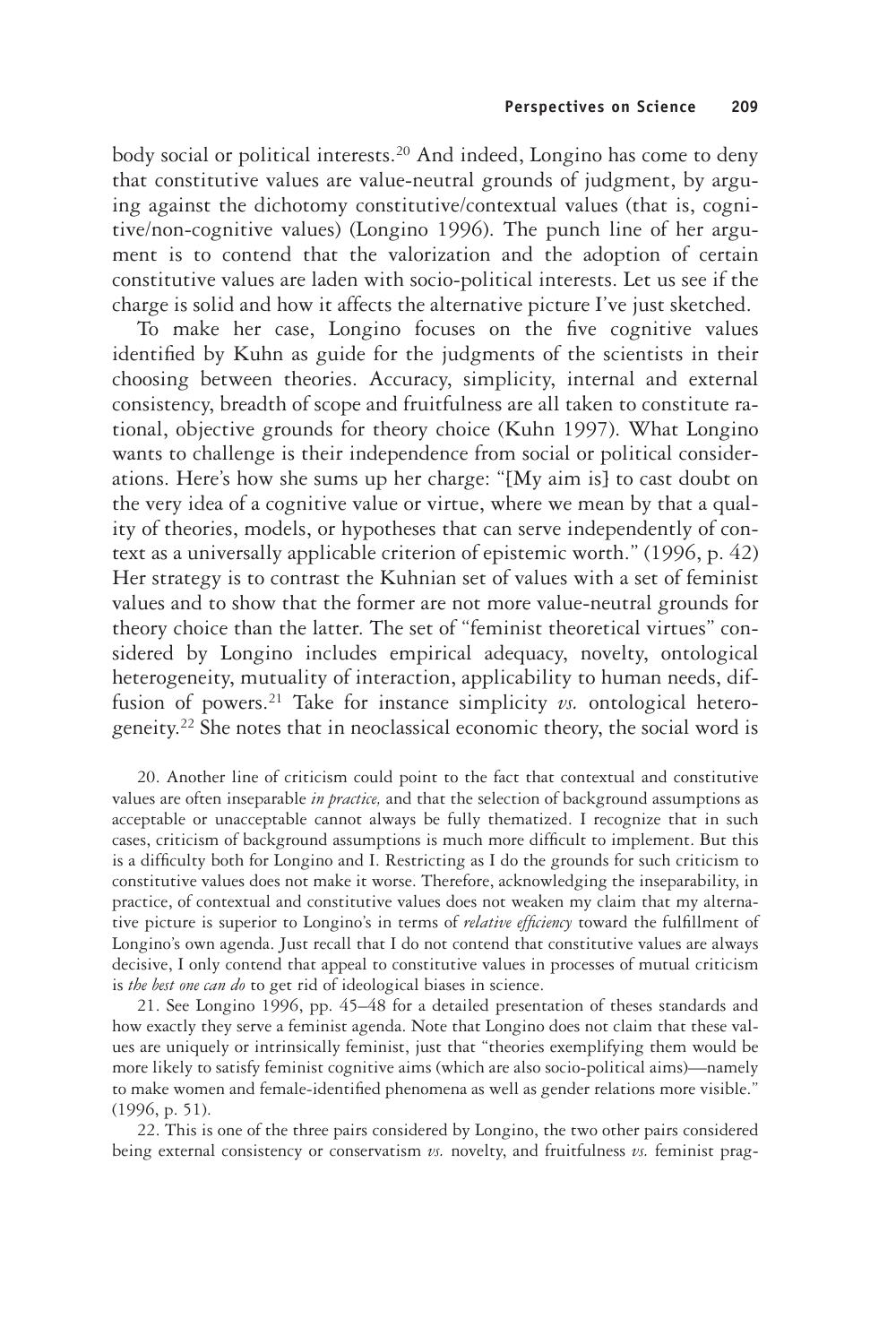supposed to be composed of a very limited number of basic entities. The head of the household is for instance considered as the main economic actor. Longino argues that this taste for simplicity has politically harmful consequences: "By erasing the independent interests of other household members from theoretical views, these models prop up an oppressive family structure  $[ \dots ]$ ." (1996, p. 53) It is certainly hard to disagree with Longino on that point, but what does that tell us about the cognitive virtue of simplicity? Not much I'm afraid.

Longino rightly points to a case where the criterion of simplicity is patently politically laden (the reader has unfortunately to content herself with one single example—in economics—of such political valence). She also emphasizes the take of metaphysical views on the simplicity of the universe as a common ground for valorizing simplicity. Longino is certainly right to be unsatisfied with these kinds of justification, as any empiricist should be. All this indeed shows that there are cases where simplicity is valorized on non-epistemic grounds. So yes, embracing simplicity as a *universal* criterion for epistemic worth is unjustified.

My point is that this demanding view on the epistemic worth of "theoretical" values such as simplicity is actually not what is needed to maintain the possibility of value-neutral mutual criticism. All is needed is the possibility to critically discuss, on a case-to-case basis so to speak, the epistemic worth of a value *on empirical grounds.* When should one favor ontological heterogeneity and mutual interaction in a given line of research? Well, just when commitments to such values have led to empirically successful results. This is for instance exactly how the evolutionist Stephen J. Gould justifies his commitment to heterogeneity and interaction: this is just "a matter of good science", and he adds explicitly that this has nothing to do with gender or feminism.23 My view is that the epistemic worth of values such as simplicity or ontological heterogeneity can and should be assessed on empirical grounds, by appeal to inductive arguments. This contention is directly inspired by Mc Allister's general analysis of the role of aesthetic values in science (1996).

McAllister is interested in the reasons why scientists often trust their

matic virtues (such as applicability to human needs or diffusion of power). What I have to say on simplicity *vs.* ontological heterogeneity applies also to external consistency *vs.* novelty. I will not discuss the third pair, for I am at loss to see how a purely pragmatic virtue such as 'applicability to human needs' can be treated on a par with candidates to the status of cognitive virtue.

<sup>23.</sup> Gould 1986. This is actually Longino herself who reports Gould's justification in a footnote of her 1996 paper. Longino also mentions the work of the biologists Levins and Lewontin (1985) as an example of valorization of ontological heterogeneity and interaction, *not* grounded on feminist commitments.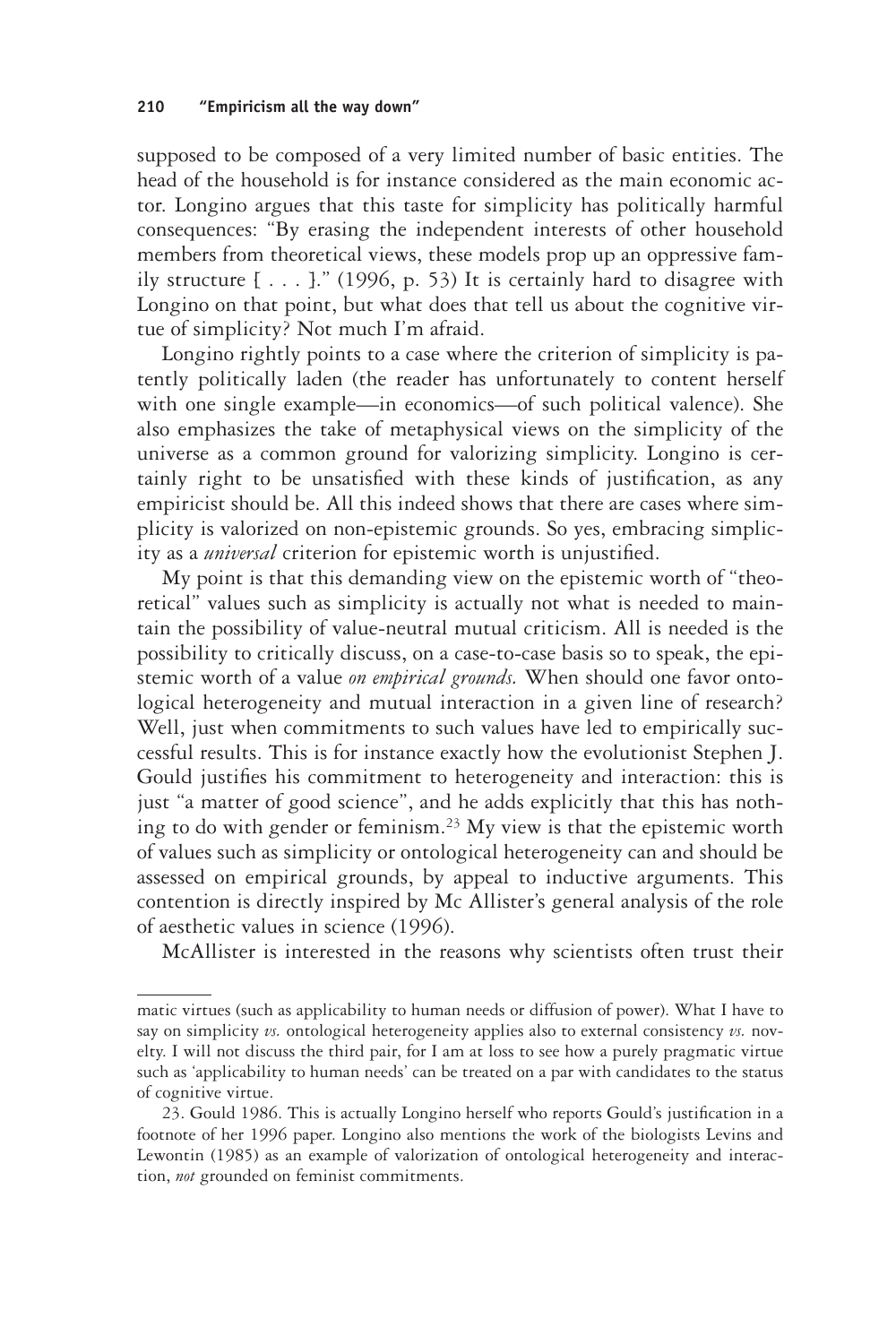aesthetic judgments in their appraisal of theories. Cases where aesthetic criteria played an influential role in scientific judgment are not exceptional, especially in physics and astronomy. Kepler's laws of planetary motions were not very well-received mainly because ellipses were seen as imperfect curves, less beautiful than circles. Paul Dirac's enthusiasm for the newly born theory of general relativity was not so much grounded in the empirical success of the theory (rather scarce at the beginning) than in its aesthetic virtues. Dirac is famous for the extreme trust he put in aesthetic judgment: "It is more important to have beauty in one's equations than to have them fit experiment.  $[ \dots ]$  It seems that if one is working from the point of view of getting beauty in one's equations, and if one has really a sound insight, one is on a sure line of progress." (1963, p. 47, quoted in McAllister 1996, p. 15) Most scientists may be convinced, like Dirac was, that there is some intimate link between beauty and truth. On the philosophical side, the inference from beauty to truth is less popular. One of Bachelard's chapter of his *The Formation of Scientific Mind* is entitled "Unified and pragmatic knowledge as an obstacle to scientific knowledge".24 As for McAllister, the belief in a link between beauty and truth is only a kind of unwarranted epistemological variant of the old doctrine of unity of virtues expressed for instance in the Greek notion of *kalos kagathos*25, later reincarnated at the Renaissance in the motto *Pulchritudo splendor veritatis* ("Beauty is the splendor of Truth").

In fact, scientists have much better reasons to trust their aesthetic judgments. Rather than appealing to intuition or some kind of *a priori* considerations, McAllister suggests approaching the issue in an empirical manner, by raising the following question: how is it that at a given time, some aesthetic properties of a theory are taken as good indicators of its epistemic worth? The bottom line of McAllister's answer is to appeal to an inductive mechanism: when a theory has turned out to be empirically successful, then its aesthetic properties are granted truth-conducing value. Otherwise put, the properties of empirically successful theories become

24. Far from having any epistemic virtue, the search for unity is even characteristic, for the French philosopher, of a pre-scientific spirit: "For the pre-scientific mind, unity is a principle that is always desired and always cheap to achieve. Only one capital letter is needed for this to happen. The different natural activities thus become the varied manifestations of one and the same Nature. Experience cannot be conceived as self-contradictory or as compartmentalized. What is true of something large must be true of something small and vice versa. Error is suspected whenever there is the slightest duality. This need for unity poses a multitude of false problems." (2002, p. 94) Then follows a rather diverting list of historical cases—drawn mainly from the physics of the XVIIIe century, demonstrating that indeed, when unity is the goal, truth is rarely the result.

25. An approximate translation would be: "both nice to be looked at and good in its actions".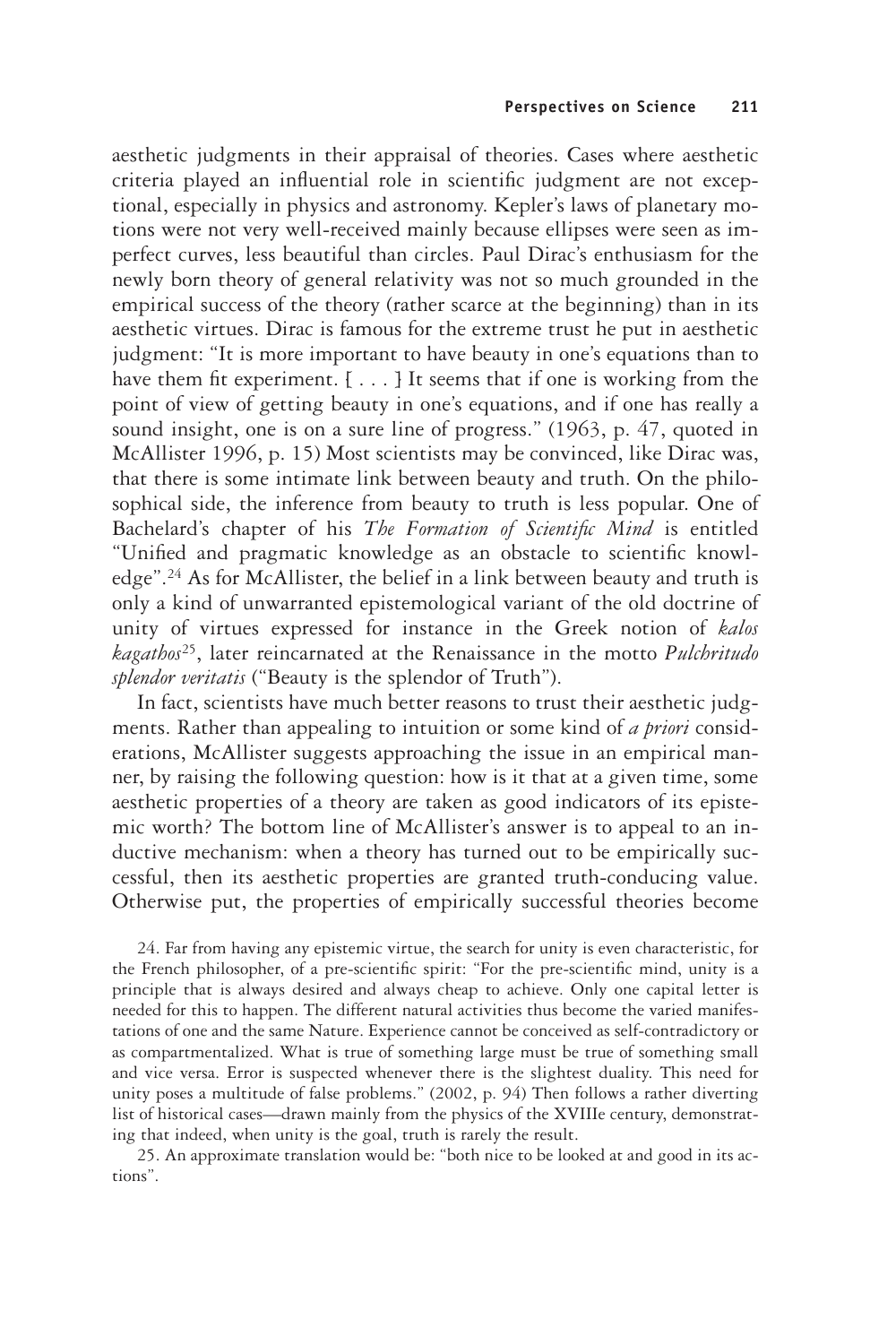aesthetic canons that may guide scientists in the elaboration of new theories. An immediate consequence of McAllister's view is that correlations between aesthetic properties and epistemic worth are never definitive. And indeed, styles of scientific theories come and go out of fashion. Just recall how in the XVIIIe century physicists favored very abstract mechanical theories, whereas in the next century, physicists like lord Kelvin and Ludwig Boltzmann praised theories that would enable scientists to visualize phenomena. I can only refer to McAllister 1996 for many more historical examples of changing correlations between aesthetic properties and epistemic worth. What interests me here is what McAllister's analysis suggests as regards values such as simplicity or ontological heterogeneity, to wit, the possibility to defend their cognitive virtues on empirical grounds, hence to defend their value-neutrality without having to commit oneself to some intuitive or *a priori* thesis on their universal epistemic worth.

I propose thus to distinguish between a very minimal, stabilized set of values whose cognitive virtues are universal (this set would be restricted to empirical adequacy and internal consistency), and a larger, unstabilized set that would include values whose cognitive virtues are not universal. Simplicity may be a good guide to empirical success in certain branches of physics at a certain stage of their development, but not in economics or biology today, where ontological heterogeneity is a better bet. Requiring external consistency is sometimes epistemically rewarding, sometimes not.26 And the same goes for novelty. In any case, I see no good reason why the epistemic worth of these values could not be established (by inductive arguments in particular), or challenged, on empirical grounds. *Let us then be an empiricist all the way down:* not only background assumptions can and should be criticized by appealing to constitutive values, but what counts as constitutive (i.e. cognitive) values (except of course the minimal set mentioned earlier) is also susceptible of being revised on empirical grounds. Defending the epistemic integrity and the value neutrality of science thus turns out to require a much more sophisticated picture of "properly conducted" science than the "traditional" one briefly presented at the beginning of this paper, which boils down to a simple call for satisfaction by scientific results of "traditional" cognitive values.

A last remark may be in order to conclude: I am not denying that most of what counts traditionally as cognitive values have political valence and,

26. Requiring consistency with some basic features of Newtonian physics (such as its determinism or its ontological commitment in favor of point particles) turned out to be quite fruitful for a while: just think of the success of Boltzmann's statistical mechanics for instance (see McAllister 1996 for more examples). Quantum mechanics is on the contrary a clear case where conservatism was not the right option.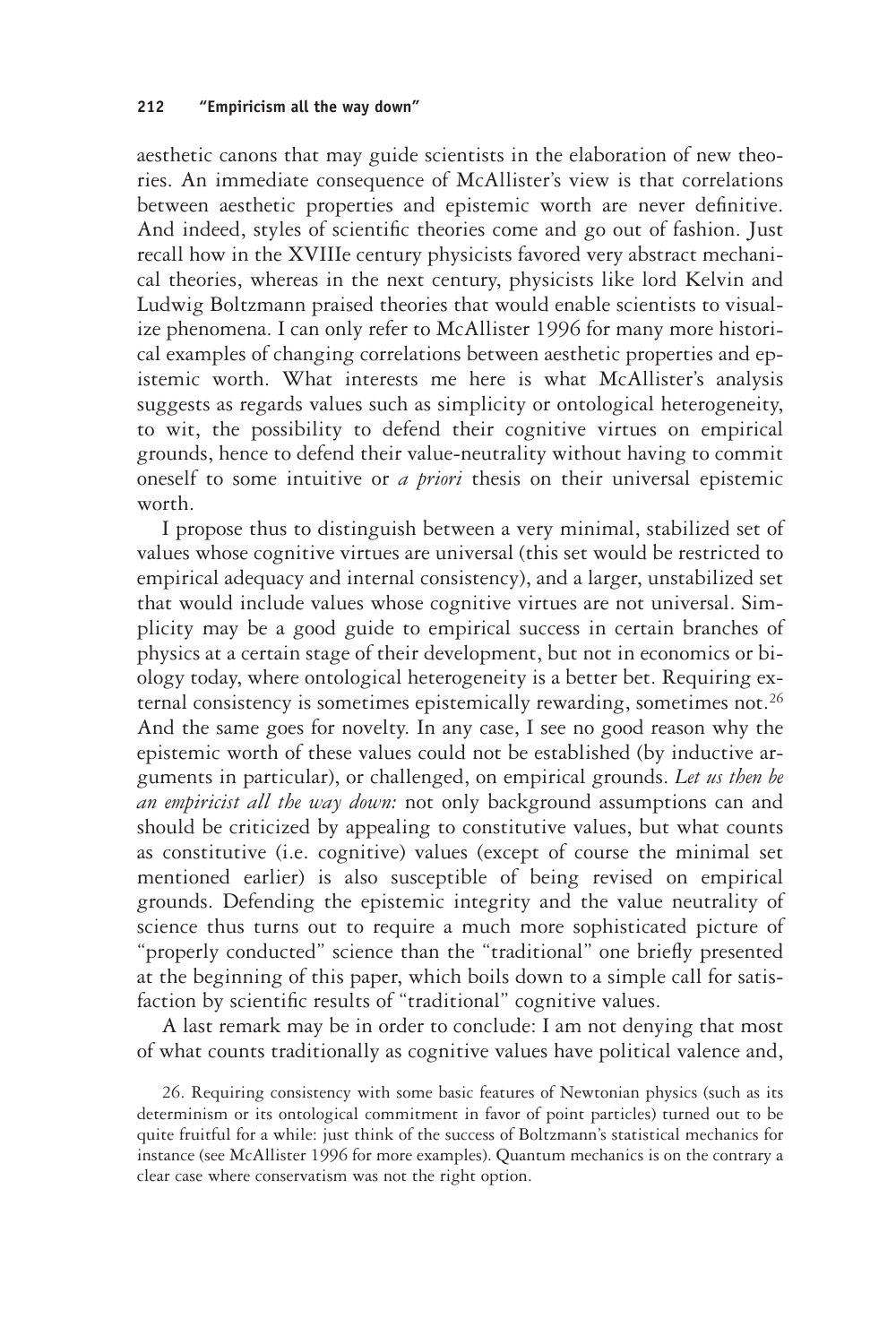consequently, that appeal to these values may be motivated by non cognitive purpose. But recall we are discussing here the respective merits of *normative* pictures of scientific practice. What I'm contesting thus is only Longino's claim that the appeal to constitutive values in an ideal process of mutual criticism could not free itself from social or political motivations. It can. And not because there are such things as "universally applicable criterion of epistemic worth", but because the actual epistemic merit of what is taken as constitutive values by a scientific community is itself susceptible to be critically discussed on purely empirical grounds. And this requirement of "critical empiricism all the way down" seems to me much less demanding than Longino's picture of ideal scientific practice, and hence much more efficient to get rid of biases in science.

## **References**

- Anderson, E. 1995. "Knowledge, Human Interests, and Objectivity in Feminist Epistemology." *Philosophical Topics* vol. 23, n°2: 27–58.
- Bachelard, G. (1938) 2002. *The Formation of The Scientific Mind*, trans. M. Mc Allester Jones. Manchester: Clinamen Press.
- Bourdieu, P. 2001. *Science de la science et réflexivité*. Paris: Raisons d'agir.
- Daston, L., ed. 2000a. *Biographies of Scientific Objects.* Chicago: University of Chicago Press.

——. 2000. "The Coming into Being of Scientific Objects." In Daston, L., ed. 2000. *Biographies of Scientific Objects*. Chicago: University of Chicago Press. 1–14.

- De Vorkin, D. H. 1978. "Steps toward the Hertzsprung-Russel diagram." *Physics Today,* March 1978: 32–39.
- Dirac, P. 1963. "The Evolution of the Physicist's Picture of Nature." *Scientific American* 208, n°5: 45–53.
- Duhem, P. (1906) 1954. *The Aim and Structure of Physical Theory,* trans. P. P. Wiener. Princeton: Princeton University Press.
- Gould, S. 1986. "Review of Bleier's Science and Gender." *New York Review of Books.*
- Kitcher, P. 2001. *Science, Truth, and Democracy.* Oxford: Oxford University Press.
- Kuhn, T. 1977. *The Essential Tension.* Chicago: The University of Chicago Press.
- Levins, R., and R. Lewontin. 1985. *The Dialectical Biologist.* Cambridge, Mass.: Harvard University Press.
- Longino, H. E. 1990. *Science as Social Knowledge.* Princeton: Princeton University Press.
	- ———. 1992. "Essential Tension—Phase Two: Feminists, Philosophical and Social Studies of Science". In E. McMullin, ed., *The Social Dimension*